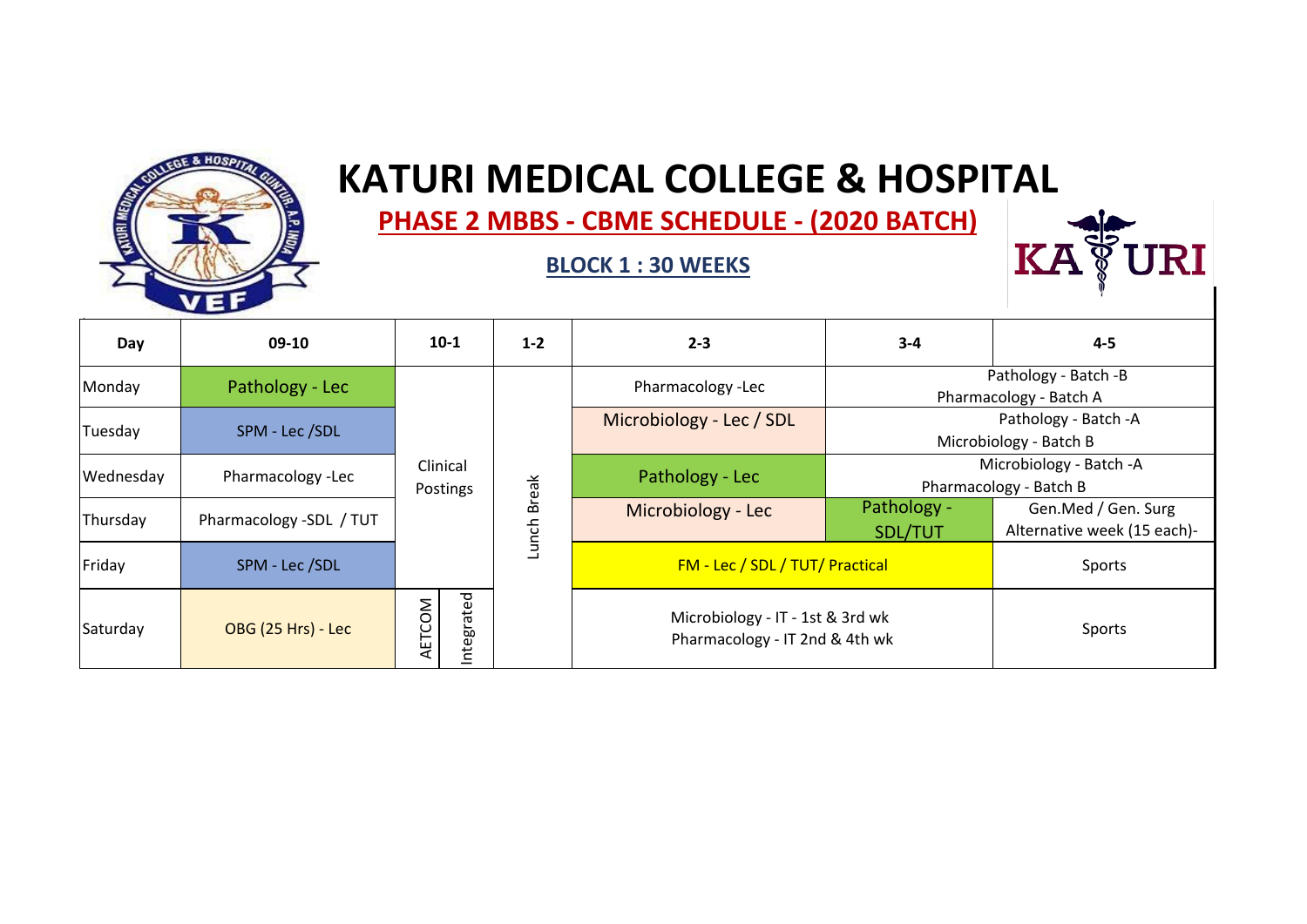#### **BLOCK 2 : 14 WEEKS**

| Day       | 09-10                      | $10-1$               | $1 - 2$      | $2 - 3$                                                            | $3 - 4$                                        | $4 - 5$                                           |
|-----------|----------------------------|----------------------|--------------|--------------------------------------------------------------------|------------------------------------------------|---------------------------------------------------|
| Monday    | Pathology - Lec            |                      |              | Pharmacology -Lec                                                  | Pathology - Batch -B<br>Pharmacology - Batch A |                                                   |
| Tuesday   | Pathology - Lec            |                      |              | Microbiology - Lec / SDL                                           |                                                | Pathology - Batch - A<br>Microbiology - Batch B   |
| Wednesday | Pharmacology -Lec          | Clinical<br>Postings | <b>Break</b> | Pathology - Lec                                                    |                                                | Microbiology - Batch -A<br>Pharmacology - Batch B |
| Thursday  | Pharmacology -SDL / TUT    |                      | Lunch        | Microbiology - Lec                                                 | Pathology -<br>SDL/TUT                         | Sports                                            |
| Friday    | Gen.Med - Lec (10 Hrs)     |                      |              | Pathology - Seminar/IT/SGT                                         |                                                | Sports                                            |
| Saturday  | Gen.Surgery - Lec (10 Hrs) | Integrated<br>AETCOM |              | Microbiology - IT - 1st & 3rd wk<br>Pharmacology - IT 2nd & 4th wk |                                                | Sports                                            |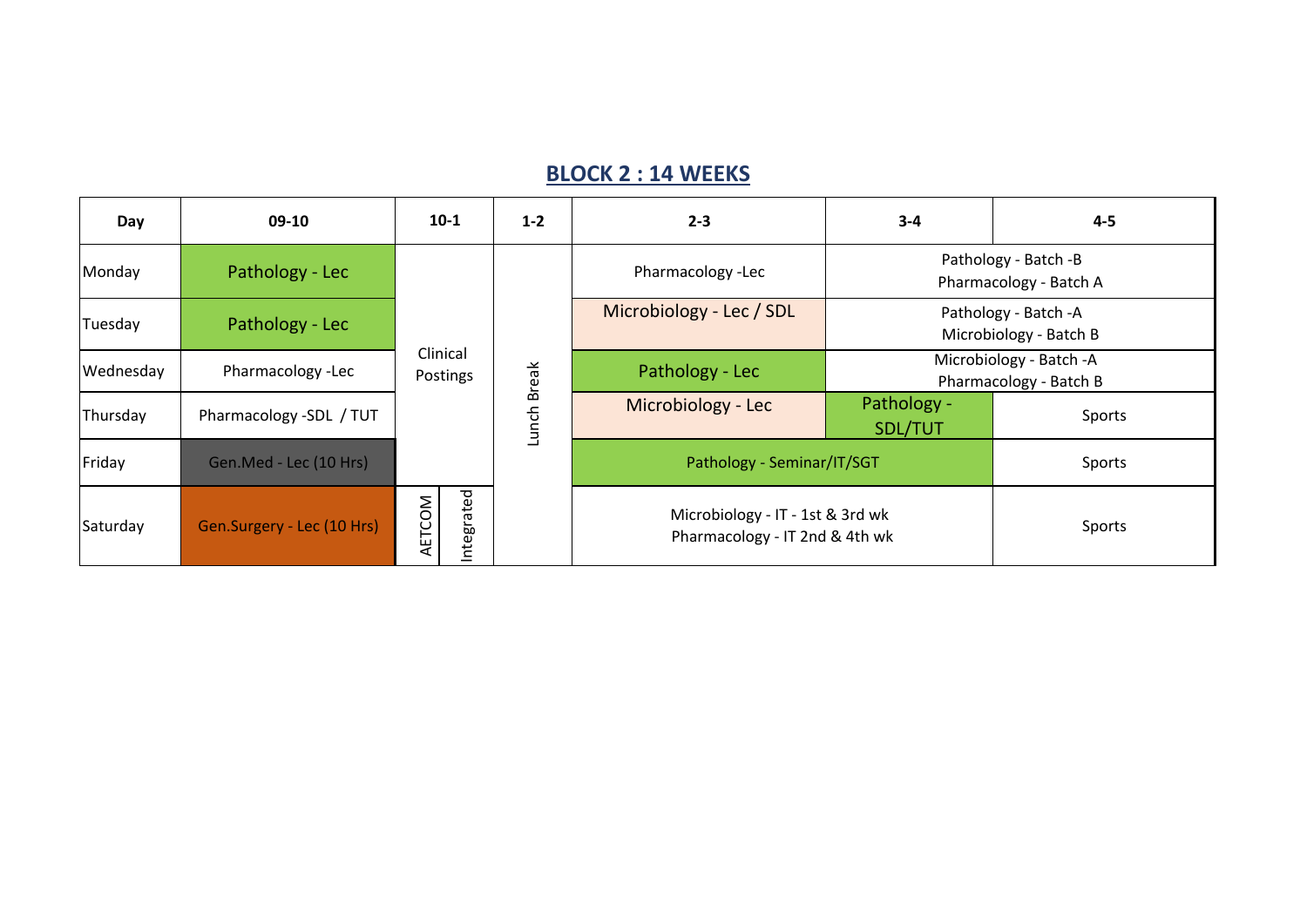

## **KATURI MEDICAL COLLEGE & HOSPITAL**



### **PHASE 2 MBBS ‐ CBME SCHEDULE ‐ (2020 BATCH)**

| Date       | Day       | 09-10                                | $10-1$                   | $1 - 2$      | $2 - 3$                                     | $3 - 4$                                                                          | $4-5$            |
|------------|-----------|--------------------------------------|--------------------------|--------------|---------------------------------------------|----------------------------------------------------------------------------------|------------------|
| 21-03-2022 | Monday    | PA 1.1-1.3 Introduction to pathology |                          |              | PH.1.1,1.2 -Introduction                    | Pathology B batch lab tour                                                       |                  |
|            |           |                                      |                          | <b>Break</b> | to Pharmacology                             | Pharmacology - Batch A - Lab Tour                                                |                  |
| 22-03-2022 | Tuesday   | SPM CM1.5levels of prevention        |                          | Lunch        | MI 1.1 history, milestones, Role of         | Pathology - A batch lab tour                                                     |                  |
|            |           |                                      |                          |              | microbes in health & disease, normal        | Microbiology - Lab tour(Batch B)                                                 |                  |
| 23-03-2022 | Wednesday | PH1.11 Routes of drug                | <b>Clinical Postings</b> |              | PA 2.1, 2.2 & 2.4 - Cell Injury             | Microbiology -lab tour (Batch A)                                                 |                  |
|            |           | administration                       |                          |              |                                             | Pharmacology - Batch B - Lab Tour                                                |                  |
| 24-03-2022 | Thursday  | PH1.11 Routes of drug                |                          |              | MI 1.1 Classification and morphology        | PA 2.6 cell adaptation SGD                                                       | IM 4.1 & 4.2 -   |
|            |           | administration                       |                          |              | of microorganisms                           |                                                                                  | $Lec + IT MI$    |
| 25-03-2022 | Friday    | SPM CM1.6 Health promotion and       |                          |              | FM - 1.1 & 1.2 - Lec - Definition of        | FM 1.3 - Lec - Legal Procedures - IPC, CRPC,                                     | Sports           |
|            |           | <b>Education, IEC and Behavioral</b> |                          |              | <b>Forensic Medicine and Branches &amp;</b> | <b>IEA, Courts, Offences</b>                                                     |                  |
| 26-03-2022 | Saturday  | OG 2.1 Anatomy Of Female Genital     | Integrated               |              |                                             | PH1.55-IT-National Health Programmes including Malaria, HIV, Filaria, Kala Azar, | Sports           |
|            |           | <b>Tract</b>                         |                          |              |                                             | Diarrhoeal diseases, Anaemia SPM 8.3                                             |                  |
| 27-03-2022 |           |                                      |                          |              | Sundav                                      |                                                                                  |                  |
| 28-03-2022 | Monday    | PA 2.3&2.7 Pigments & Apoptosis      |                          |              | PH 1.4 Pharmacokinetics -Absorption         | PA-B batch 2.5& 2.8 calcification, gangrene necrosis                             |                  |
|            |           |                                      |                          | Lunch Break  |                                             | <b>DOAP</b><br>Batch A PH1.3 & 2.1-Drug formulations                             |                  |
| 29-03-2022 | Tuesday   | SPM CM1.7 Health indicators          |                          |              | MI 1.1- Bact. Morphology                    | PA- A batch 2.5& 2.8 calcification, gangrene necrosis                            |                  |
|            |           |                                      |                          |              |                                             | DOAP Microbiology - microscopy Batch-B                                           |                  |
| 30-03-2022 | Wednesday | PH 1.4 Pharmacokinetics-             | <b>Clinical Postings</b> |              | PA 4.1 Acute inflammation                   | Microbiology - microscopy Batch-A                                                |                  |
|            |           | Distribution                         |                          |              |                                             | PH1.3 & 2.1-Drug formulations and drug delivery systems,                         |                  |
| 31-03-2022 | Thursday  | PH1.4 - Pharmacokinetics (Small      |                          |              | MI 1.1- Bact. Growth, metabolism            | PA Formative assessment                                                          | <b>SU1.1</b>     |
|            |           | group discussion)                    |                          |              |                                             |                                                                                  | <b>METABOLIC</b> |
| 01-04-2022 | Friday    | SPM CM1.8 Demographic profile of     |                          |              | FM - 1.5 - Court Procedures -               | <b>FM - 2.29 - Directions of Cours - Examination</b>                             | Sports           |
|            |           | India                                |                          |              | Summons, Witness types, Evidence            | of witness, cross and re examination and                                         |                  |
| 02-04-2022 | Saturday  |                                      | <b>HOLIDAY (UGADI)</b>   |              |                                             |                                                                                  |                  |
| 03-04-2022 |           |                                      |                          |              | Sunday                                      |                                                                                  |                  |
| 04-04-2022 | Monday    | PA 4.2 Acute Inflammation            |                          |              | PH 1.4 Pharmacokinetics -                   | Pathology -B Batch 4.4 acute appendicitis DOAP                                   |                  |
|            |           | mediators                            |                          | <b>Break</b> | Metabolism                                  | Batch A PH2.2- ORS Preparation                                                   |                  |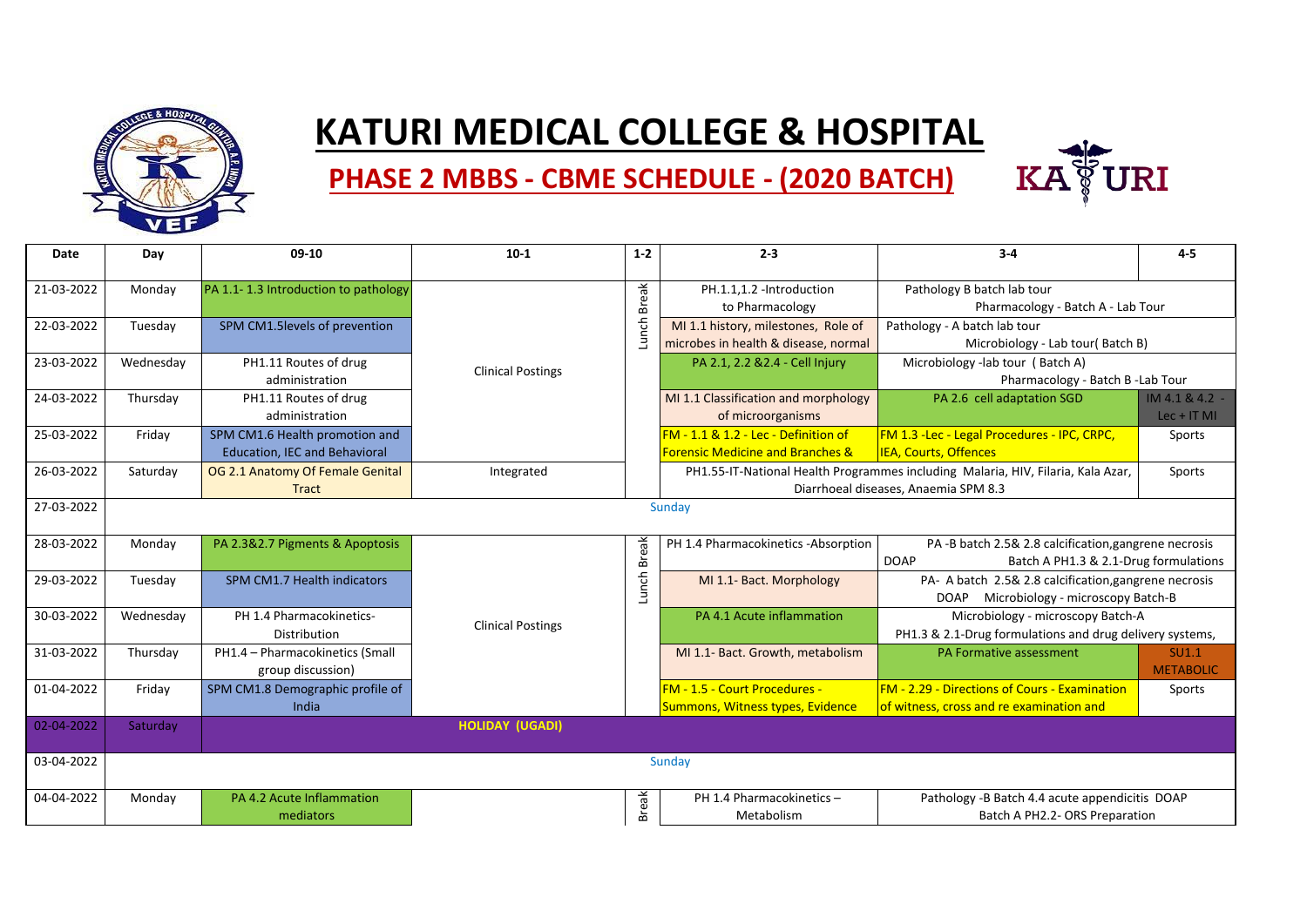| 05-04-2022 | Tuesday   | SPM CM 1.9 role of effective<br>Communication skills in health              |                                                 | Lunch        | MI 1.1- Bact. Taxonomy, identification                                    | Pathology -A Batch 4.4 acute appendicitis DOAP<br>Microbiology - motility, simple staining Batch B                                              |                                     |
|------------|-----------|-----------------------------------------------------------------------------|-------------------------------------------------|--------------|---------------------------------------------------------------------------|-------------------------------------------------------------------------------------------------------------------------------------------------|-------------------------------------|
| 06-04-2022 | Wednesday | PH 1.4 Pharmacokinetics - Excretion                                         | <b>Clinical Postings</b>                        |              | PA 4.3 Chronic inflammation                                               | Microbiology - motility, simple staining Batch -A<br>Batch B PH2.2- ORS Preparation                                                             |                                     |
| 07-04-2022 | Thursday  | PH1.9 Describe nomenclature of<br>drugs i.e. generic, branded drugs -       |                                                 |              | MI 1.1- Bact. Genetics                                                    | PA 5.1 Repair & wound healing                                                                                                                   | IM 4.3 - Lec +<br>IT with MI        |
| 08-04-2022 | Friday    | SPM CM 1.10 important aspects of<br>the doctor patient relationship         |                                                 |              |                                                                           | FM - 1.7, 1.8 & 14.20 - Dying Declaration, Dying Deposition and recording of dying<br>declaration in stimulated / Supervised Environment - DOAP | Sports                              |
| 09-04-2022 | Saturday  | OG 3.1 Physiology Of<br><b>Ovulation, Fertilization</b>                     | AETCOM MI - 8.11 - Respect to<br>patient sample |              |                                                                           | PH 1.22-Drug abuse/ integration with FM (PH 1.22) & Psychiatry                                                                                  | Sports                              |
| 10-04-2022 |           |                                                                             |                                                 |              | <b>Sunday (Sri Rama Navami)</b>                                           |                                                                                                                                                 |                                     |
| 11-04-2022 | Monday    | PA 6.1 Hemodynamics Introduction,<br>edema                                  |                                                 | Lunch Break  | PH 1.5-Pharmacodynamics I                                                 | Pathology B Batch - 6.2 CVC Systemic organs OSPE<br>Batch A PH2.4- Dose Calculation                                                             |                                     |
| 12-04-2022 | Tuesday   | SPM CM2.1 clinico socio-cultural<br>and demographic assessment of the       | <b>Clinical Postings</b>                        |              | MI 1.1- Gen. Virology (Class.n,<br>Pathogenesis, Lab.diag)                | Pathology A Batch- 6.2 CVC Systemic organs OSPE<br>Microbiology - Grams stain Batch B                                                           |                                     |
| 13-04-2022 | Wednesday | PH 1.5-Pharmacodynamics II                                                  |                                                 |              | PA 6.2 Hyperemia, Hemorrhage                                              | Microbiology - Grams stainBatch -A<br>PH2.4- Dose Calculation                                                                                   | Batch B                             |
| 14-04-2022 | Thursday  | PH 1.5-Pharmacodynamics III                                                 |                                                 |              | MI 1.1- Gen. Virology (Class.n,<br>Pathogenesis, Lab.diag)                | PA6.6- Ischemia, infarction                                                                                                                     | SU1.2<br><b>METABOLIC</b>           |
| 15-04-2022 | Friday    |                                                                             | <b>Holiday (Good Friday)</b>                    |              |                                                                           |                                                                                                                                                 |                                     |
| 16-04-2022 | Saturday  | OG 3.1.1 Physiology Of Menstruation PA 6.4a SDL Hemostatsis & IT PA 6.3,    | SU 2.1 - SHOCK                                  |              |                                                                           | MI 1.4, 1.5 .Sterilisation & Disinfection followed by Task)                                                                                     | Sports                              |
| 17-04-2022 |           |                                                                             |                                                 |              | Sunday                                                                    |                                                                                                                                                 |                                     |
| 18-04-2022 | Monday    | PA 6.4b thrombosis                                                          |                                                 | <b>Break</b> | PH1.7- Adverse drug reactions (ADR)                                       | Pathology B Batch - 6.7 Infarct spleen gross<br>Batch A PH2.3- Intravenous drip setting                                                         |                                     |
| 19-04-2022 | Tuesday   | SPM CM2.2 socio-cultural factors,<br>family (types), its role in health and |                                                 | Lunch        | MI 1.1 Morphology & classification,<br>lab diagnosis of parasites         | Pathology A Batch- 6.7 Infarct spleen gross<br>Microbiology - Culture media, methods Batch B                                                    |                                     |
| 20-04-2022 | Wednesday | PH 1.8 Drug interactions                                                    | <b>Clinical Postings</b>                        |              | PA 6.5- Embolism                                                          | Microbiology - Culture media, methods Batch - A<br>Batch B PH2.3- Intravenous drip setting                                                      |                                     |
| 21-04-2022 | Thursday  | PH1.7-ADR (Small Group discussion)                                          |                                                 |              | MI 1.1 Morphology & classification,<br>lab diagnosis of fungi             | PA 7.1 Neoplasia                                                                                                                                | IM 4.4 & 4.5 -<br>Lec + $IT - PA &$ |
| 22-04-2022 | Friday    | SPMCM 2.3 barriers to good health<br>and health seeking behavior            |                                                 |              | FM - 2.1, 2.2 & 2.5 - Definition of<br>Death, types, causes and Moment of | FM-2.3, 2.6, 2.7 - Sudden Natural Death,<br>Presumption of Death, Survivorship,                                                                 | Sports                              |
| 23-04-2022 | Saturday  | OG 4.1 Development Of Foetus                                                | Integrated (micro)MI 8.5, 8.6                   |              |                                                                           | PH1.55 IT - National Health Programmes including nutritional disorders,                                                                         | Sports                              |
|            |           |                                                                             |                                                 |              |                                                                           | Blindness, Non-communicable diseases, cancer and Iodine deficiency                                                                              |                                     |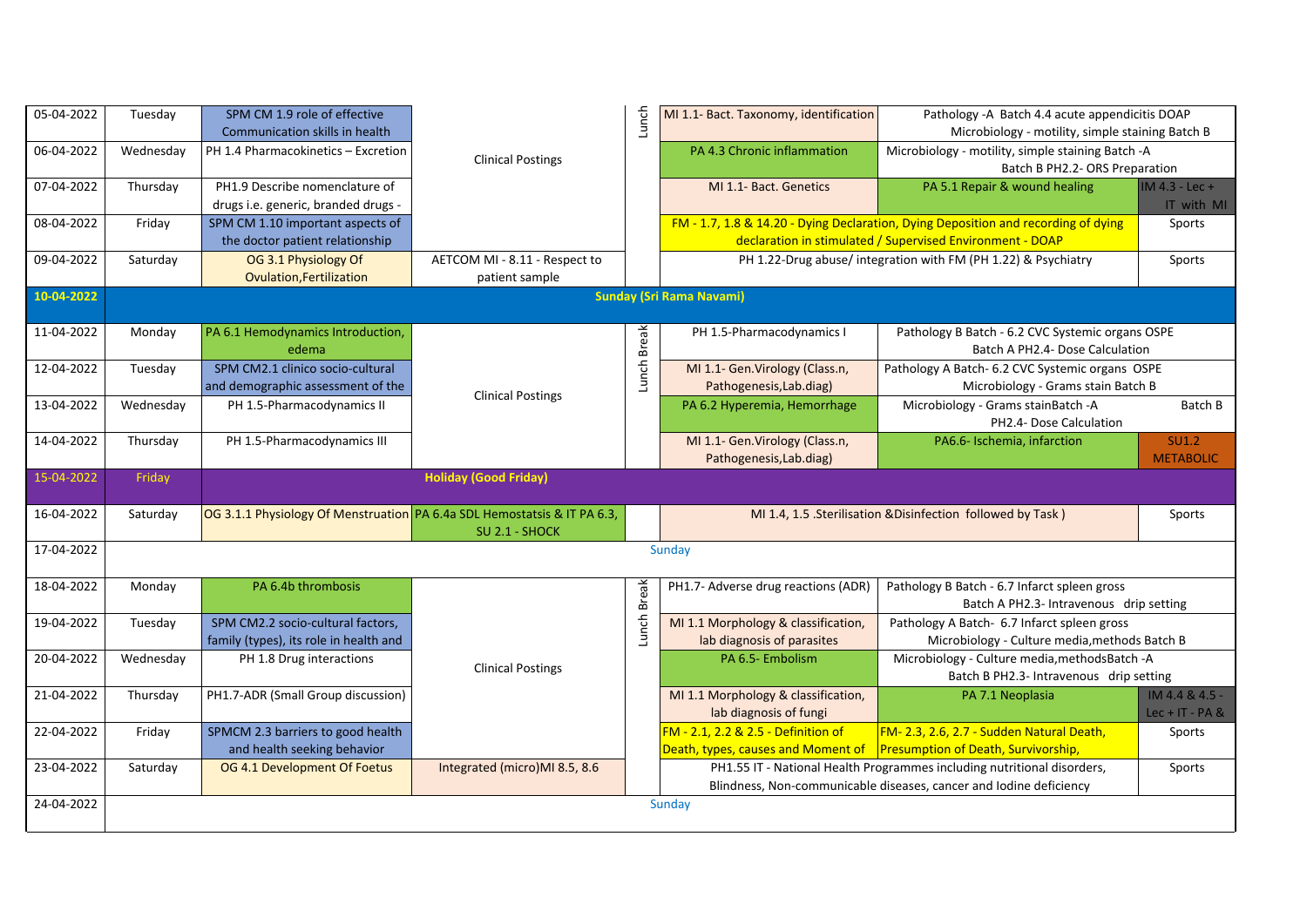| 25-04-2022 | Monday         | PA 7.2 Molecular basis of cancer                                      |                                                                           |             | PH1.13- Adrenergic drugs                                                 | PA B Batch -7.1b&2b benign & malignant tumors OSPE<br>Batch A PH 3.7 - Introduction to the concept of Essential                               |                                       |
|------------|----------------|-----------------------------------------------------------------------|---------------------------------------------------------------------------|-------------|--------------------------------------------------------------------------|-----------------------------------------------------------------------------------------------------------------------------------------------|---------------------------------------|
| 26-04-2022 | Tuesday        | SPMCM 2.4 social psychology,<br>community behaviour and               |                                                                           | Lunch Break | MI 8.6 antimicrobils & AST, AMR                                          | PA A Batch-7.1b&2b benign&malignant tumors OSPE<br>Microbiology - AST Batch B                                                                 |                                       |
| 27-04-2022 | Wednesday      | PH1.13- AntiAdrenergic drugs I                                        | <b>Clinical Postings</b>                                                  |             | PA 7.3 - Carcinogenesis                                                  | Microbiology - AST Batch - A<br>B PH 3.7 - Introduction to the concept of Essential medicines                                                 | Batch                                 |
| 28-04-2022 | Thursday       | PH1.13-Receptors in ANS (Small<br>Group discussion)                   |                                                                           |             | MI 8.8 Bacteriology of water, milk &<br>air                              | PA Formative assessment                                                                                                                       | <b>SU2.1 SHOCK</b>                    |
| 29-04-2022 | Friday         | SPM CM 2.5 poverty and social<br>security measures                    |                                                                           |             | FM - 2.4 - Organ Transplantation -<br>THOA Act 2011 and ethical Issues - | FM - 1.10- ICD- 10 cause of Death & 1.11 -<br>Death certificate as per ICD - 10 - Practical /                                                 | Sports                                |
| 30-04-2022 | Saturday       | OG 4.1.1 Development Of Placenta                                      | MI-IT-1.6, Antibiotic stewardship<br>program, PH-1.43 & PH 1.4            |             |                                                                          | MI 1.3, Common infectious diseases (int.with SPM)                                                                                             | Sports                                |
| 01-05-2022 |                |                                                                       |                                                                           |             | Sunday                                                                   |                                                                                                                                               |                                       |
| 02-05-2022 | Monday         | PA 3.1 Amyloidosis                                                    |                                                                           |             | PH1.13- AntiAdrenergic drugs II                                          | Pathology B Batch - PA SGD 7.4<br>Batch A PH-3.5-P drug concept & Selection of P drug                                                         |                                       |
| 03-05-2022 | <b>Tuesday</b> |                                                                       |                                                                           |             | <b>Holiday (Ramzan)</b>                                                  |                                                                                                                                               |                                       |
| 04-05-2022 | Wednesday      | PH1.13-Adrenergic& Antiadrenergic<br>drugs(Small group discussion)    |                                                                           | Lunch Break | PA 11.1 - Genetics                                                       | Microbiology - Grams stain ex Batch -A<br>Batch B PH-3.5-P drug concept & Selection of P drug                                                 |                                       |
| 05-05-2022 | Thursday       | PH1.14-Cholinergic drugs I                                            | <b>Clinical Postings</b>                                                  |             | MI 1.7 to 1.11 - IMMUNOLOGY                                              | PA SDL 10.4 corona virus study                                                                                                                | $IM 4.8 - Lec + IT$<br>M <sub>l</sub> |
| 06-05-2022 | Friday         | SPM CM3.1 Describe the health<br>hazards of air,, noise and radiation |                                                                           |             |                                                                          | FM - 2.8 - Postmortem changes - Signs of death, Algor mortis, Rigor mortis, cadaveric<br>spasm, cold and heat stiffening                      | Sports                                |
| 07-05-2022 | Saturday       | OG 5.1 Pre Conception Counselling                                     | PH-1.16 Drugs for GOUT, anti<br>Rheumatic drugs IT GM                     |             |                                                                          | MI-1.9- immunoprophylaxis (int. with SPM, paed)                                                                                               | Sports                                |
| 08-05-2022 |                |                                                                       |                                                                           |             | Sunday                                                                   |                                                                                                                                               |                                       |
| 09-05-2022 | Monday         | PA 11.2 - Genetics                                                    |                                                                           |             | PH1.14-Cholinergic drugs II                                              | Pathology - B Batch 8.3 staining<br>Batch A PH 1.6 - Pharmacovigilance & ADR reporting                                                        |                                       |
| 10-05-2022 | Tuesday        | SPM CM3.1 Describe the health<br>hazards of water pollution           |                                                                           | Lunch Break | MI 1.7 to 1.11 - IMMUNOLOGY                                              | Pathology A Batch-SGD 7.4 & 8.3 Staining<br>Microbiology - Grams stain Batch B                                                                |                                       |
| 11-05-2022 | Wednesday      | PH1.14-AntiCholinergic drugs                                          | <b>Clinical Postings</b>                                                  |             | PA 11.3 Storage disorders                                                | Microbiology - Grams stain Batch -A<br>Batch B PH 1.6 - Pharmacovigilance & ADR reporting                                                     |                                       |
| 12-05-2022 | Thursday       | PH1.15- Skeletal muscle relaxants<br>SGD                              |                                                                           |             | MI 1.7 to 1.11 - IMMUNOLOGY                                              | PA SDL 12.1 - Environmental & nutrition                                                                                                       | <b>SU2.2 SHOCK</b>                    |
| 13-05-2022 | Friday         | SPM CM3.2 concepts of safe and<br>wholesome water, sanitary sources   |                                                                           |             | FM - 2.9 - Putrefaction,<br>Mummification, adipocere and                 | FM-2.10 - Time since death                                                                                                                    | Sports                                |
| 14-05-2022 | Saturday       | OG 5.2 Maternal high risk factors<br>and immunization                 | AETCOM - Patho- 2.4 - Working in<br>health care team of peers & superiors |             |                                                                          | PH1.55 IT - National Health Programmes including nutritional disorders,<br>Blindness, Non-communicable diseases, cancer and Iodine deficiency | Sports                                |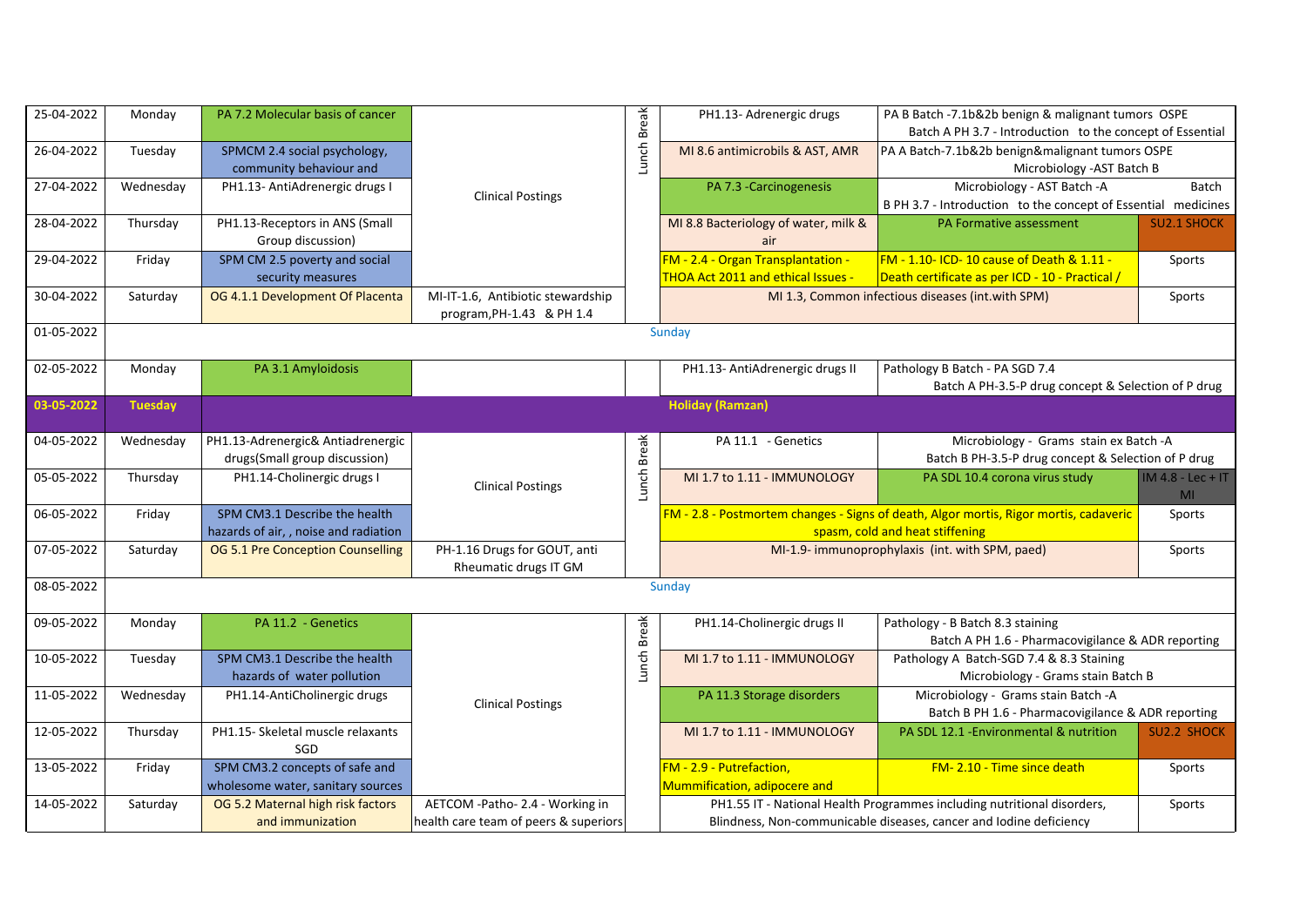| 15-05-2022 |           |                                                                          |                                                                             |             | Sunday                                                            |                                                                                                       |                                         |
|------------|-----------|--------------------------------------------------------------------------|-----------------------------------------------------------------------------|-------------|-------------------------------------------------------------------|-------------------------------------------------------------------------------------------------------|-----------------------------------------|
| 16-05-2022 | Monday    | <b>PA 12.2 - PEM</b>                                                     |                                                                             | Lunch Break | PH 1.17- Local Anesthetics                                        | Pathology B Batch -13.2 Anticoagulants<br>Batch A PH 3.1 -Prescription Writing Introduction           |                                         |
| 17-05-2022 | Tuesday   | SPM CM3.2water purification<br>processes (large scale,                   |                                                                             |             | MI 1.7 to 1.11 - IMMUNOLOGY                                       | Pathology A Batch -13.2 Anticoagulants<br>Microbiology - Ag Ab reacs Batch B                          |                                         |
| 18-05-2022 | Wednesday | PH1.16- Anti-histaminics                                                 | <b>Clinical Postings</b>                                                    |             | PA 12.3 - Obesity                                                 | Microbiology - Ag Ab reacs Batch -A<br>Batch B PH 3.1 -Prescription Writing Introduction              |                                         |
| 19-05-2022 | Thursday  | PH1.16-5-HT modulating drugs &<br>drugs for Migraine                     |                                                                             |             | MI 1.7 to 1.11 - IMMUNOLOGY                                       | PA 8.1 &8.2 Exfoliative cytology                                                                      | IM-4.16 & 4.18<br>$-$ Lec $+$ IT $-$ PA |
| 20-05-2022 | Friday    | SPM CM3.2water purification<br>processes Small scale,                    |                                                                             |             |                                                                   | FM - 2.11 & 2.12- Medico legal Autopsy - Requrements, types, proccedures, aims and<br>objectives      | Sports                                  |
| 21-05-2022 | Saturday  | OG 6.1 Diagnosis Of Pregnancy                                            | PA 13.1 SDL - EM Hematopoieisis& IT<br>PA 14.2 IM 9.9, 9.13 - Fe def anemia |             |                                                                   | MI-1.10, 1.11( Int. with 9.2, 9.3, 9.4, 9.5 Path)                                                     | Sports                                  |
| 22-05-2022 |           |                                                                          |                                                                             |             | Sunday                                                            |                                                                                                       |                                         |
| 23-05-2022 | Monday    | PA 13.3,13.4 & 14.1 - Anemia<br>classification                           |                                                                             | Lunch Break | PH1.16-NSAIDS                                                     | Pathology B Batch -14.3 P.S. Fe def anemia charts<br>Batch A PH 3.1 - Prescription Writing I          |                                         |
| 24-05-2022 | Tuesday   | SPMCM3.3 Describe the aetiology<br>and basis of water borne diseases     |                                                                             |             | MI-2.4,2.5 Hemoflagellates                                        | Pathology A Batch-14.3 P.S. Fe def anemia charts<br>Microbiology - Peripheral blood parasites Batch B |                                         |
| 25-05-2022 | Wednesday | PH-1.35 Drugs for Iron def.anemia                                        | <b>Clinical Postings</b>                                                    |             | PA 15.1-15.3 - B12 & marocytic<br>anemia                          | Microbiology - Peripheral blood parasites Batch -A<br>Batch B PH 3.1 -Prescription Writing I          |                                         |
| 26-05-2022 | Thursday  | PH 1.35 treatment of other types of<br>anemia & CS Factors               |                                                                             |             | MI-2.4,2.5 Malaria                                                | PA 16.1 & 16.2 - Hemolytic<br>anemias/Formative assess                                                | <b>SU3.1 BLOOD</b><br><b>AND BLOOD</b>  |
| 27-05-2022 | Friday    | SPM CM3.5 Describe the standards<br>of housing and the effect of housing |                                                                             |             | FM - 2.14 - preservation of viscera &<br><b>Chemical analysis</b> | FM-2.13 - Obscure Autopsy & 2.17 -<br>Exhumation                                                      | Sports                                  |
| 28-05-2022 | Saturday  | OG 6.1.1 DD Of Pregnancy, And<br><b>Interpret Pregnancy Tests</b>        | Integrated(micro)MI 2.4,2.5                                                 |             |                                                                   | PH5.7-IT- Legal and Ethical aspects of prescribing drugs with FM                                      | Sports                                  |
| 29-05-2022 |           |                                                                          |                                                                             |             | Sunday                                                            |                                                                                                       |                                         |
| 30-05-2022 | Monday    | PA 16.3 Sickle cell & thalassemia/<br>internal                           |                                                                             |             | PH-1.25 coagulants and<br>anticoagulants I                        | Pathology B Batch - 15.3 macrocytic P.S.<br>Batch A PH 3.1 -Prescription Writing II                   |                                         |
| 31-05-2022 | Tuesday   | SPM CM3.4 Describe the concept of<br>solid waste disposal                |                                                                             | Lunch Break | MI-2.4, 2.5 (Filaria)                                             | Pathology A Batch-15.3 macrocytic P.S.<br>Microbiology - PPE, HAND HYGIENE Batch B                    |                                         |
| 01-06-2022 | Wednesday | PH-1.25 coagulants and<br>anticoagulants II                              | <b>Clinical Postings</b>                                                    |             | PA 16.4 & 17.1- Acquired hemolytic<br>anemias                     | Microbiology - PPE, HAND HYGIENE Batch -A<br>Batch B PH 3.1 - Prescription Writing II                 |                                         |
| 02-06-2022 | Thursday  | PH 1.27,25- Treatment of Shock and<br>Plasma Expanders SDL               |                                                                             |             | MI 2.7 - HIV                                                      | PA 18.1 - SGD Leucocytosis&leukemoid<br>reactions                                                     | IM 4.7 - Lec +<br>$IT - MI$             |
| 03-06-2022 | Friday    | SPM CM3.4 Describe the concept<br>human excreta and sewage disposal      |                                                                             |             |                                                                   | FM - 3.1 - Identification -I - Race, sex, religion, complexion & Stature                              | Sports                                  |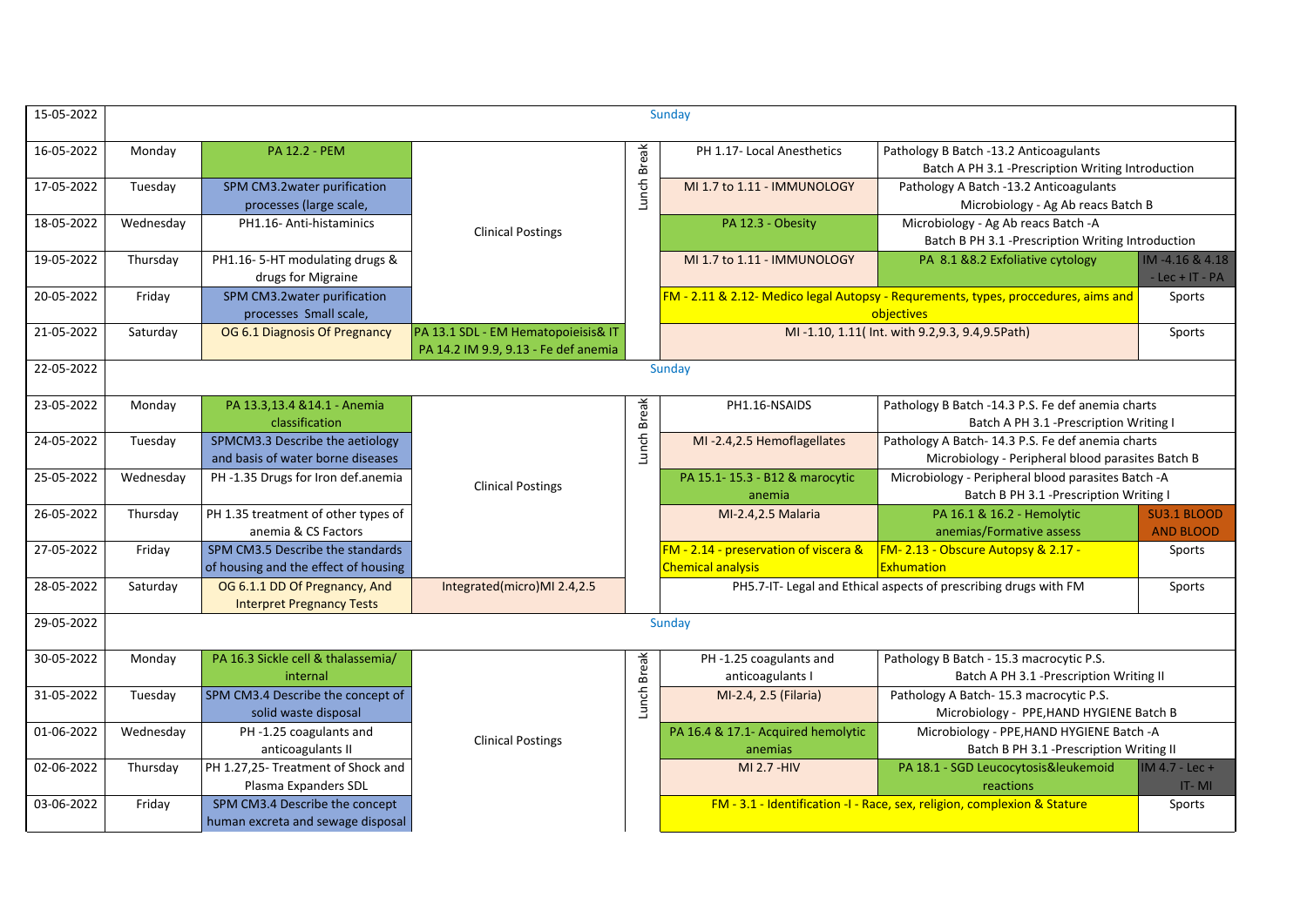| 04-06-2022 | Saturday  | OG 7.1 Maternal Changes In<br>Pregnancy                                   | PH 1.17&1.18 Local & General<br>Anaestgetics IT Anesthersiology |              |                                                                           | MI 2.7 HIV (int IM, Path, SPM)                                                                                | Sports                            |
|------------|-----------|---------------------------------------------------------------------------|-----------------------------------------------------------------|--------------|---------------------------------------------------------------------------|---------------------------------------------------------------------------------------------------------------|-----------------------------------|
| 05-06-2022 |           |                                                                           |                                                                 |              | Sunday                                                                    |                                                                                                               |                                   |
| 06-06-2022 | Monday    | PA 18.2 - Acute leukemias                                                 |                                                                 |              | PH-1.25 Antiplatelet drugs                                                | Pathology B Batch -16.5&16.6 - Sickle cell P.S&charts                                                         |                                   |
|            |           |                                                                           |                                                                 | <b>Break</b> |                                                                           | Batch A PH3.2- Critical appraisal of Prescription I                                                           |                                   |
| 07-06-2022 | Tuesday   | SPM CM3.6 Describe the role of<br>vectors in the causation of diseases.   |                                                                 | Lunch        | MI-1.4, 1.5 Basics of infection control,<br>2.1 pandemic                  | Pathology A Batch - 16.5&16.6 - Sickle cell P.S&charts<br>Microbiology - Spotters Batch B                     |                                   |
| 08-06-2022 | Wednesday | PH1.25-Fibrinolytic drugs                                                 | <b>Clinical Postings</b>                                        |              | PA 18.2 Chronic leukemias                                                 | Microbiology - Spotters Batch -A<br>Batch B PH3.2- Critical appraisal of Prescription I                       |                                   |
| 09-06-2022 | Thursday  | PH-1.49 anticancer drugs I                                                |                                                                 |              | MI-1.4, 1.5 Basics of infection control,<br>2.1 pandemic                  | PA 19.1 - Lymphomas                                                                                           | <b>SU4.1 BURNS</b>                |
| 10-06-2022 | Friday    | <b>SPM CM3.6 Discuss National Vector</b><br>Borne disease Control Program |                                                                 |              |                                                                           | FM - 3.1 - Identification -I - Age by Dentition & X- rays and MLA of Age                                      | Sports                            |
| 11-06-2022 | Saturday  | OG 7.1.1 Maternal Changes In<br>Pregnancy                                 | AETCOM - Pharma - 2.2 -<br>Foundation of Bioethics &            |              |                                                                           | PH-1.48 IT Viral diseases & Antiviral Drugs- IT With Microbiology                                             | Sports                            |
| 12-06-2022 |           |                                                                           |                                                                 |              | Sunday                                                                    |                                                                                                               |                                   |
| 13-06-2022 | Monday    | PA 19.4 - Lymphomas                                                       |                                                                 | <b>Break</b> | PH-1.49 anticancer drugs II                                               | Pathology B Batch -18.2 AML/CML DOAP charts<br>Batch A PH3.2- Critical appraisal of Prescription II           |                                   |
| 14-06-2022 | Tuesday   | SPM CM3.7 Identify and describe<br>the identifying features and life      |                                                                 | Lunch        | MI-8.1 (Arbo, viral hemorrhagic<br>fevers)                                | Pathology A Batch -18.2 AML/CML DOAP charts<br>Microbiology - Grams Batch B                                   |                                   |
| 15-06-2022 | Wednesday | PH 1.31-Drugs used in management<br>of dyslipidemias                      | <b>Clinical Postings</b>                                        |              | PA 19.6 & 20.1 - Plasma cell disorders                                    | Microbiology - Grams Batch -A<br>Batch B PH3.2- Critical appraisal of Prescription II                         |                                   |
| 16-06-2022 | Thursday  | PH1.37- Drugs related to anterior<br>Pituitary hormones                   |                                                                 |              | MI-8.1 (Arbo, viral hemorrhagic<br>fevers)                                | PA 21.2-21.5 - ITP & Platelet disorders                                                                       | IM 4.6 & 4.22-<br>Lec + $IT - IM$ |
| 17-06-2022 | Friday    | SPM CM3.7 Vector control Measures                                         |                                                                 |              |                                                                           | <b>FM - 14.9 - Practical- Examination of Skeletal Remains - Stimualted Environment</b>                        | Sports                            |
| 18-06-2022 | Saturday  | OG 8.1,8.2 Antenatal Care                                                 | PA 23.2 & 23.3 SGD body fluids/<br>Seminar PA 16.3 - SCA/SCD    |              |                                                                           | MI-8.1 vector born diseases (Seminar)                                                                         | Sports                            |
| 19-06-2022 |           |                                                                           |                                                                 |              | Sunday                                                                    |                                                                                                               |                                   |
| 20-06-2022 | Monday    | PA 22.1-22.7 Blood banking &<br>transfusion                               |                                                                 |              | PH1.37 - mechanisms of action,<br>types, doses, side effects, indications | Pathology B Batch -19.5 Hodgkin lymphoma charts<br>Batch A PH3.3- Critical evaluation of the drug promotional |                                   |
| 21-06-2022 | Tuesday   | SPM CM3.8 List commonly used<br>insecticides and rodenticides             |                                                                 | Lunch Break  | MI-3.3 Enteric fever                                                      | Pathology A Batch - 19.5 Hodgkin lymphoma charts<br>Microbiology - Blood culture Batch B                      |                                   |
| 22-06-2022 | Wednesday | PH1.37 - mechanisms of action,<br>types, doses, side effects,             | <b>Clinical Postings</b>                                        |              | PA 24.1, 24.2 - GIT Oral cavity &<br>peptic ulcer                         | Microbiology - Blood cultureBatch -A<br>Batch B PH3.3- Critical evaluation of the drug promotional            |                                   |
| 23-06-2022 | Thursday  | PH 1.16 - Prostaglandins (Seminar)                                        |                                                                 |              | MI-3.4 Enteric fever                                                      | PA 24.4& 24.6 - GIT ca. stomach & IBD                                                                         | <b>SU 4.2 BURNS</b>               |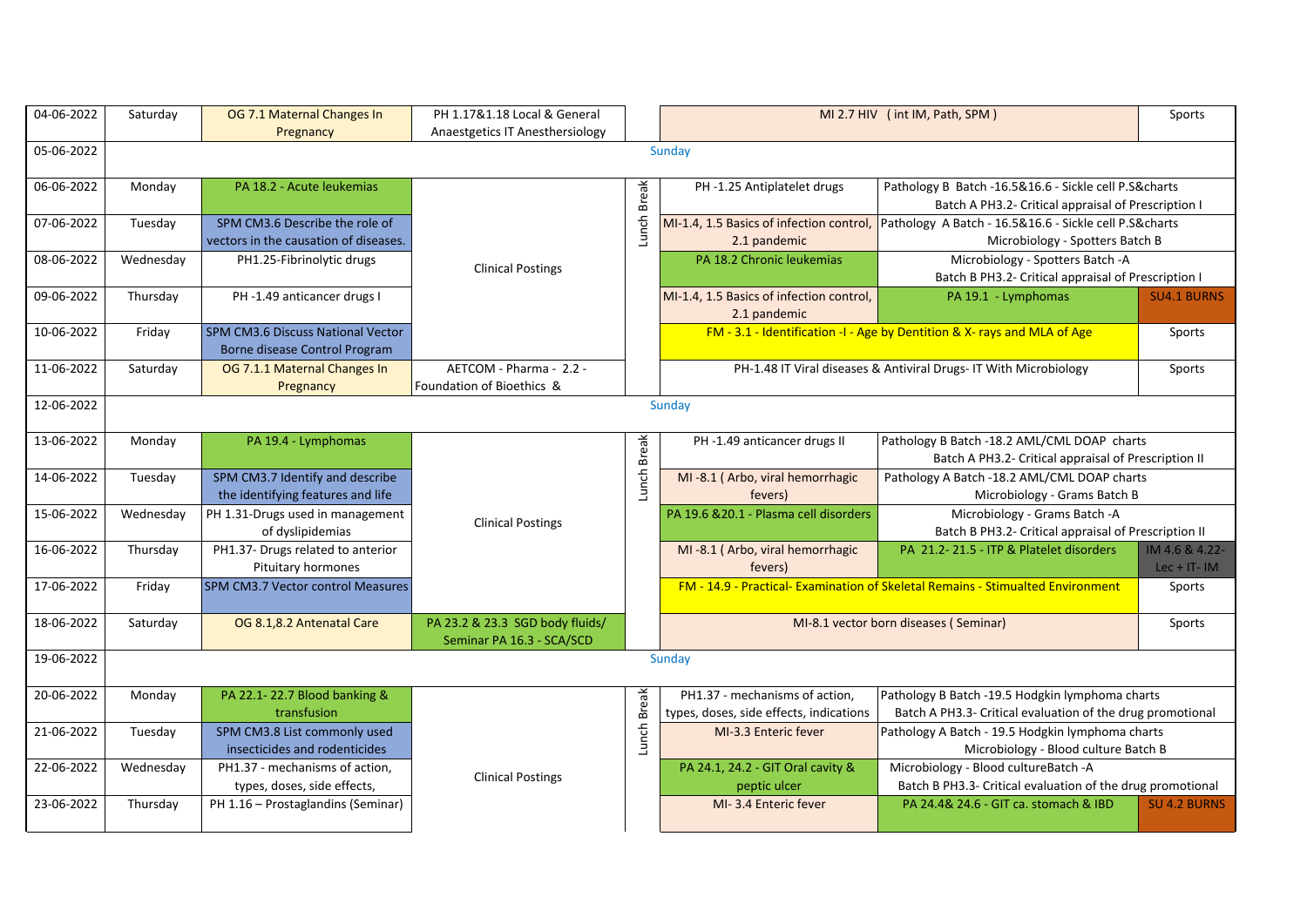| 24-06-2022 | Friday    | SPM CM3.8 Describe the mode of<br>action, Method of application of       |                                                |              |                                                  | FM - 14.4 - Practical- Estimation of Age                                                              | Sports                                   |
|------------|-----------|--------------------------------------------------------------------------|------------------------------------------------|--------------|--------------------------------------------------|-------------------------------------------------------------------------------------------------------|------------------------------------------|
| 25-06-2022 | Saturday  | OG 8.7, 8.8 Antenatal Care<br>(Vaccination and investigations)           | Integrated(Micro-Hepatitis)                    |              |                                                  | PH IT - 1.47 Drugs used in Malaria, IT with Micro & GM                                                | Sports                                   |
| 26-06-2022 |           |                                                                          |                                                |              | Sunday                                           |                                                                                                       |                                          |
| 27-06-2022 | Monday    | PA 24.7 - GIT poylps & ca.colon                                          |                                                | <b>Break</b> | PH - Revision for Formative<br>Assesment         | Pathology -B Batch -22.1 Blood grouping<br><b>Batch A PH Revision for Formative Assesment</b>         |                                          |
| 28-06-2022 | Tuesday   | $10$ am - $1$ pm                                                         |                                                | Lunch        | 1 st INTERNAL ASSESSMENT EXAM                    | <b>PHARMACOLOGY</b>                                                                                   |                                          |
| 29-06-2022 | Wednesday | $10$ am - $1$ pm                                                         | <b>Clinical Postings</b>                       |              | 1 st INTERNAL ASSESSMENT EXAM                    | <b>PATHOLOGY</b>                                                                                      |                                          |
| 30-06-2022 | Thursday  | $10$ am - $1$ pm                                                         |                                                |              | 1 st INTERNAL ASSESSMENT EXAM                    | <b>MICROBIOLOGY</b>                                                                                   |                                          |
| 01-07-2022 | Friday    | SPM CM 9.1 Demography,<br>Demographic cycle, Vital statistics            |                                                |              |                                                  | FM - 3.2 - Identification - II - Lec                                                                  | Sports                                   |
| 02-07-2022 | Saturday  | OG 9.1 Complications In Early<br>Pregnancy                               | PH 1.19 Psychiatric Disorders IT<br>Psychiatry |              |                                                  | MI3.1 - Diarrhoea& Dysentery, food poisoning                                                          | Sports                                   |
| 03-07-2022 |           |                                                                          |                                                |              | Sunday                                           |                                                                                                       |                                          |
| 04-07-2022 | Monday    | PA 25.1-25.3 & 25.5 Hepatobiliary -<br>hepatitis                         |                                                | Lunch Break  | PH 1.16 - Prostaglandins                         | PA B Batch -22.1 Blood grouping<br>Batch A PH 4.1- Administration of drugs by using                   |                                          |
| 05-07-2022 | Tuesday   | SPM CM 9.2 Define, calculate and<br>interpret demographic indices        |                                                |              | 3.1- Amoebic dysentery                           | PA A Batch -22.1 Blood grouping<br>Microbiology - Grams Batch B                                       |                                          |
| 06-07-2022 | Wednesday | PH 1.37 - Posterior Pituitary<br>Hormones and Drugs Affecting            | <b>Clinical Postings</b>                       |              | PA25.5 - Hepatobilary sys - Cirrhosis            | Microbiology - Grams Batch -A<br>Batch B PH 4.1- Administration of drugs by using                     |                                          |
| 07-07-2022 | Thursday  | PH 1.40 Drugs used in the treatment<br>of infertility, and Drugs used in |                                                |              | 3.1- Bacillary dysentery                         | PA 26.1, 26.2 - Resp. sys pneumonia & lung<br>abscess                                                 | <b>SU 5.1WOUND</b><br><b>HEALING AND</b> |
| 08-07-2022 | Friday    | SPM CM 9.3 Enumerate and<br>describe the causes of declining sex         |                                                |              |                                                  | FM - 3.2 - Practical - Hair, fibers, teeth, Dactylography                                             | Sports                                   |
| 09-07-2022 | Saturday  | OG 9.1.1 Recurrent Pregnancy Loss                                        | AETCOM- MI-8.12 - Counselling &<br>Consent     |              |                                                  | PH IT 1.48 -drugs for HIV with Micro & GM                                                             | Sports                                   |
| 10-07-2022 |           |                                                                          |                                                |              | Sunday                                           |                                                                                                       |                                          |
| 11-07-2022 | Monday    | PA 26.3- Resp.sys COPD                                                   |                                                | <b>Break</b> | PH1.32 Drugs for Bronchial asthma I              | PA B Batch -24.3 &25.4 Cirrhosis&Pleomorphic adenoma DOAP<br>Batch A PH 3.8 - Communicate effectively |                                          |
| 12-07-2022 | Tuesday   | SPM CM 9.4 Enumerate and<br>describe the causes and                      |                                                | Lunch        | MI 3.1- Cholera, Diarrhoeagenic E.coli           | PA A Batch -24.3 &25.4 Cirrhosis&Pleomorphic adenoma<br><b>DOAP</b><br>Micro-stool exam Batch B       |                                          |
| 13-07-2022 | Wednesday | PH1.32 Drugs for Bronchial asthma II                                     | <b>Clinical Postings</b>                       |              | PA 26.5- Resp.sys occupational lung<br>diseases. | Microbiology - stool exam Batch -A<br>Batch B PH 3.8 - Communicate effectively with a patient on      |                                          |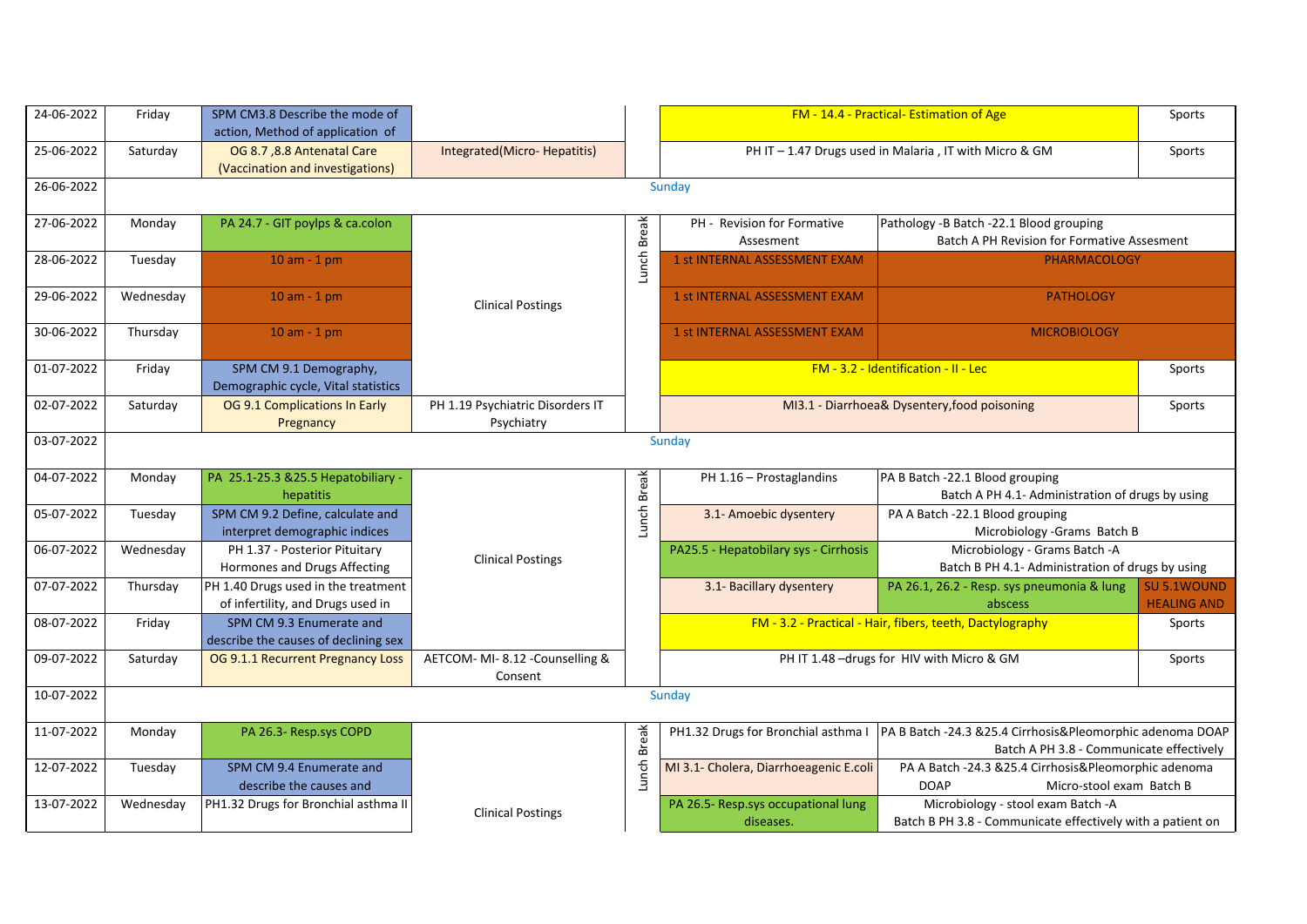| 14-07-2022 | Thursday  | PH 1.33 Drugs for Cough (SGT)                                             |                                                                        |             | MI 3.6- Helicobacter pylori (APD)                           | PA 26.6 & 26.7- Resp syst tumors                                               | $IM 25.1 - Lec +$<br>$IT -MI$            |
|------------|-----------|---------------------------------------------------------------------------|------------------------------------------------------------------------|-------------|-------------------------------------------------------------|--------------------------------------------------------------------------------|------------------------------------------|
| 15-07-2022 | Friday    | SPM CM9.5 Enumerate the<br>methods of population control                  |                                                                        |             |                                                             | FM - 3.2 -Practical- Foot prints, tattoos, scars, poroscopy & Superimmposition | Sports                                   |
| 16-07-2022 | Saturday  | OG 20.1,20.3 MTP & Pcpndt Act                                             | PA SGD 25.3 - Jaundice charts &<br>Seminar 25.3 & 25.5 Viral hepatitis |             |                                                             | MI 3.1- Intestinal helminths                                                   | Sports                                   |
| 17-07-2022 |           |                                                                           |                                                                        |             | Sunday                                                      |                                                                                |                                          |
| 18-07-2022 | Monday    | PA 28.1 - 28.4 - Renal sys- Renal<br>failure                              |                                                                        | Break       | PH 1.24 Diuretics I                                         | Pathology B Batch -23.1 Urine DOAP<br>Batch A PH 3.5 Clinical Problems I       |                                          |
| 19-07-2022 | Tuesday   | SPM CM 9.5 Describe the methods<br>of population control                  |                                                                        | Lunch       | MI3.1 - int.parasites                                       | Pathology A Batch -23.1 Urine DOAP<br>Microbiology -stool exam Batch B         |                                          |
| 20-07-2022 | Wednesday | PH 1.24 Diuretics II & Antidiuretics                                      | <b>Clinical Postings</b>                                               |             | PA 28.5 & 28.6 - Renal sys - GN                             | Microbiology - stool examBatch -A<br>Batch B PH 3.5 Clinical Problems I        |                                          |
| 21-07-2022 | Thursday  | PH 1.26 - Drugs Affecting Renin<br>Angiotensinogen System                 |                                                                        |             | MI 3.1 - Int.parasites                                      | PA 28.7 - Renal sys - GN                                                       | <b>SU5.3 WOUND</b><br><b>HEALING AND</b> |
| 22-07-2022 | Friday    | SPM CM 9.6 Describe the National<br><b>Population Policy</b>              |                                                                        |             |                                                             | FM - 14.6 - MLA from Hair, Fibers and Semen & other biological fluids          | Sports                                   |
| 23-07-2022 | Saturday  | OG 9.3 Ectopic Pregnancy                                                  | Integrated(micro) Sorethroat, URTI,<br>Viral etiology                  |             |                                                             | PH-IT- 1.46 Antileprotic drugs, IT with Micro & DVL                            | Sports                                   |
| 24-07-2022 |           |                                                                           |                                                                        |             | Sunday                                                      |                                                                                |                                          |
| 25-07-2022 | Monday    | PA 28.8-28.11 & 28.12- Renal sys -<br>interstitial, vascular diseases &   |                                                                        | Lunch Break | PH 1.27 Antihypertensive Drugs I                            | Pathology B Batch -28.10 Chr.PN OSPE<br>Batch A PH 3.5 Clinical Problems II    |                                          |
| 26-07-2022 | Tuesday   | SPM CM 9.7 Enumerate the sources<br>of vital statistics including census, |                                                                        |             | MI 6.1 Streptococci                                         | Pathology A Batch - 28.10 Chr.PN OSPE<br>Microbiology - Batch B                |                                          |
| 27-07-2022 | Wednesday | PH 1.27 Antihypertensive Drugs II                                         | <b>Clinical Postings</b>                                               |             | PA 28.13 & 28.14 - Renal sys - Stones<br>& Tumors of kidney | Microbiology - Batch -A<br>Batch B PH 3.5 Clinical Problems II                 |                                          |
| 28-07-2022 | Thursday  | PH 1.28-Antianginal Drugs & Drugs<br>for PVD                              |                                                                        |             | MI 6.1 Streptococci                                         | PA SDL 28.16 - Renal sys- urothelial<br>tumors/Formative assess                | IM 25.2 & 25.8 -<br>$Lec + IT - MI$      |
| 29-07-2022 | Friday    | SPM CM 7.1 Define Epidemiology<br>and describe and enumerate the          |                                                                        |             | FM - 4.1, 4.2, 4.3, 4.4 - Medical<br>Ethics, MCI, SMC, NMC  | FM - 4.5, 4.6 & 4.28 - Rights and Privileges of<br>a RMP & Duties of a RMP     | Sports                                   |
| 30-07-2022 | Saturday  | OG 9.3.1 Principles Of Medical &<br><b>Surgical Management Of ectopic</b> | PH 1.26 Hypertension IT GM                                             |             |                                                             | MI-2.2, 2.3 Rheumaic fever, PSGN, Infective endocarditis                       | Sports                                   |
| 31-07-2022 |           |                                                                           |                                                                        |             | Sunday                                                      |                                                                                |                                          |
| 01-08-2022 | Monday    | PA 27.1-CVS Atherosclerosis                                               |                                                                        |             | PH 1.29- Cardiac Glycosides and<br><b>Treatment Of CHF</b>  | Pathology B Batch - CVS charts OSPE<br>Batch A PH 2.1 Spotters                 |                                          |
| 02-08-2022 | Tuesday   | SPM CM7.1 Aims of epidemiology<br>and various uses of epidemiology        |                                                                        | Lunch Break | MI 6.1-Diphtheria                                           | Pathology A Batch -CVS charts OSPE<br>Microbiology - GRAMS Batch B             |                                          |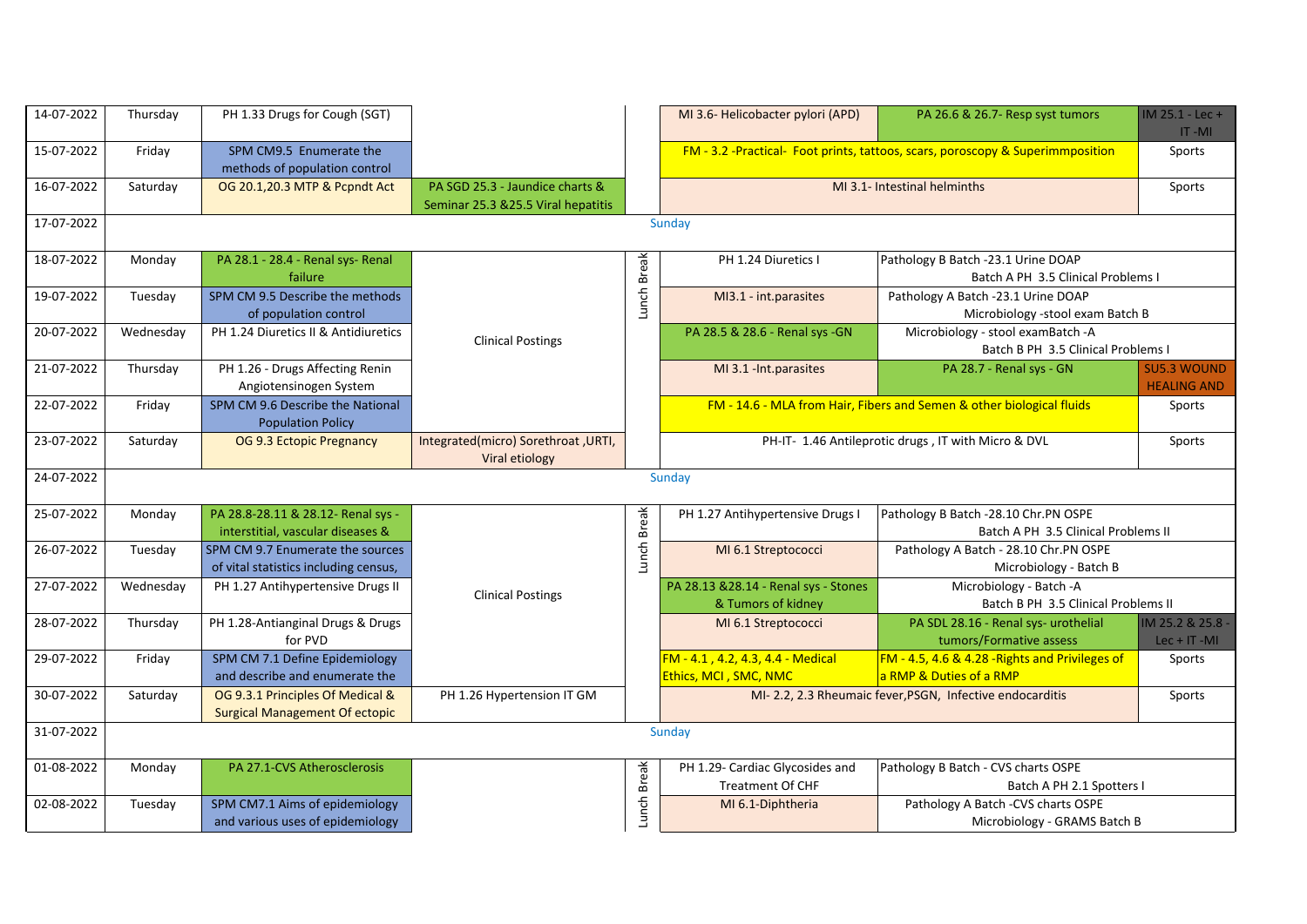| 03-08-2022 | Wednesday | PH 1.30 - Antiarrythmic Drugs                                              | <b>Clinical Postings</b>                                            |              | PA 27.2, 27.327.5- CVS Aneurysms &<br><b>IHD</b>                      | Microbiology - GRAMS Batch -A<br>Batch B PH 2.1 Spotters I                                                     |                                          |
|------------|-----------|----------------------------------------------------------------------------|---------------------------------------------------------------------|--------------|-----------------------------------------------------------------------|----------------------------------------------------------------------------------------------------------------|------------------------------------------|
| 04-08-2022 | Thursday  | PH 1.62 - Antiseptics & Disinfectants                                      |                                                                     |              | MI 6.1-Hemophilus                                                     | PA 27.7& 27.9- CVS Cardiomyoathies &<br>tumors                                                                 | <b>SU5.4 WOUND</b><br><b>HEALING AND</b> |
| 05-08-2022 | Friday    | SPM CM7.2 Various terms used in<br>infectious diseases epidemiology        |                                                                     |              |                                                                       | FM - 4.24 - Consent Types, Rules and Medico legal Importance - AETCOM                                          | Sports                                   |
| 06-08-2022 | Saturday  | OG 9.4 Molar Pregnancy                                                     | PH 1.28 Ischemic Heart diseases IT<br>GM                            |              |                                                                       | Microbiology - IT - CVS PA 27.4&27.6;MI 2.2&2.3, IM 1.3&1.9-RHD &IE & 3rd wk<br>Pharmacology - IT 2nd & 4th wk | Sports                                   |
| 07-08-2022 |           |                                                                            |                                                                     |              | Sunday                                                                |                                                                                                                |                                          |
| 08-08-2022 | Monday    | PA 29.1 & 29.2 - MGT - penile &<br>testicular tumors                       |                                                                     | <b>Break</b> | PH-1.34 Drugs for peptic ulcer-I                                      | Pathology B Batch -29.1 Seminoma DOAP<br>Batch A PH 2.1 Spotters II                                            |                                          |
| 09-08-2022 | Tuesday   | SPM CM7.2 Various modes of<br>disease transmission and various             | <b>Clinical Postings</b>                                            | Lunch        | MI-6.3 Pneumonia                                                      | Pathology A Batch - 29.1 Seminoma DOAP<br>Microbiology - Acid fast stainng Batch B                             |                                          |
| 10-08-2022 | Wednesday | PH-1.34 Drugs for peptic ulcer-II                                          |                                                                     |              | PA 29.3-29.5 - MGT Prostate                                           | Microbiology - Acid fast stainng Batch - A<br>Batch B PH 2.1 Spotters II                                       |                                          |
| 11-08-2022 | Thursday  | PH 1.34- Antiemetics, Prokinetics<br>And Drugs for Irritable Bowel Disease |                                                                     |              | MI-6.3 paramyxoviruses                                                | PA 30.6, 30.7 & 30.8 - FGT cervicitis                                                                          | IM-23.1, 23.2 &<br>$23.4 -$ Lec + IT-    |
| 12-08-2022 | Friday    |                                                                            |                                                                     |              | Vara Lakshmi Vratam                                                   |                                                                                                                |                                          |
| 13-08-2022 | Saturday  | OG 9.5 Hyperemesis Gravidarum                                              | AETCOM -Patho- 2.4 - Health care<br>team relationship with patients |              |                                                                       | PH 1.57 Drugs used in Skin Disorders IT DVL                                                                    | Sports                                   |
| 14-08-2022 |           |                                                                            |                                                                     |              | Sunday                                                                |                                                                                                                |                                          |
| 15-08-2022 | Monday    |                                                                            |                                                                     |              | <b>Independence Day</b>                                               |                                                                                                                |                                          |
| 16-08-2022 | Tuesday   | SPM CM 7.3 Sources of<br>epidemiological data                              |                                                                     | <b>Break</b> | MI.6.3-Orthomyxoviruses                                               | Pathology A Batch -29.3 BPH DOAP<br>Microbiology - Acid fast stainng Batch B                                   |                                          |
| 17-08-2022 | Wednesday | PH 1.34- Antidiarrhoeal Agents                                             | <b>Clinical Postings</b>                                            | Lunch        | PA 30.2;30.9;& 30.3 - FGT Endo &<br>myo lesions                       | Microbiology - Acid fast stainng Batch -A<br>Batch B PH 2.1 Spotters (R)                                       |                                          |
| 18-08-2022 | Thursday  | PH 1.34 - Drugs For IBD, Biliary and<br>Pancreatic Diseases & Drugs for    |                                                                     |              | MI 6.3-TB                                                             | PA 30.4- FGT Ovarian tumors                                                                                    | SU6.1<br><b>SURGICAL</b>                 |
| 19-08-2022 | Friday    | SPM CM 7.5 Epidemiological study<br>designs                                |                                                                     |              | FM - 4.24 - SGD - Privileged<br><b>Communication and Professional</b> | FM - 4.17, 4.27, 4.25 - Ethical Principles-<br>Autonomy, Nonmalfeasance, beneficence &                         | Sports                                   |
| 20-08-2022 | Saturday  | OG 22.1 Vaginal Discharge                                                  | PA IT 30.1 - FGT Ca.cervix with OBG                                 |              |                                                                       | MI-6.3 TB int with Pulm, SPM, Pharma                                                                           | Sports                                   |
| 21-08-2022 |           |                                                                            |                                                                     |              | Sunday                                                                |                                                                                                                |                                          |
| 22-08-2022 | Monday    | PA 30.5- FGT trophoblastic<br>neoplasms                                    |                                                                     | <b>Break</b> | PH 1.42 Sulfonamides                                                  | Pathology B Batch - 29.3 BPH DOAP<br>Batch A PH-1.29 - Urine Analysis I                                        |                                          |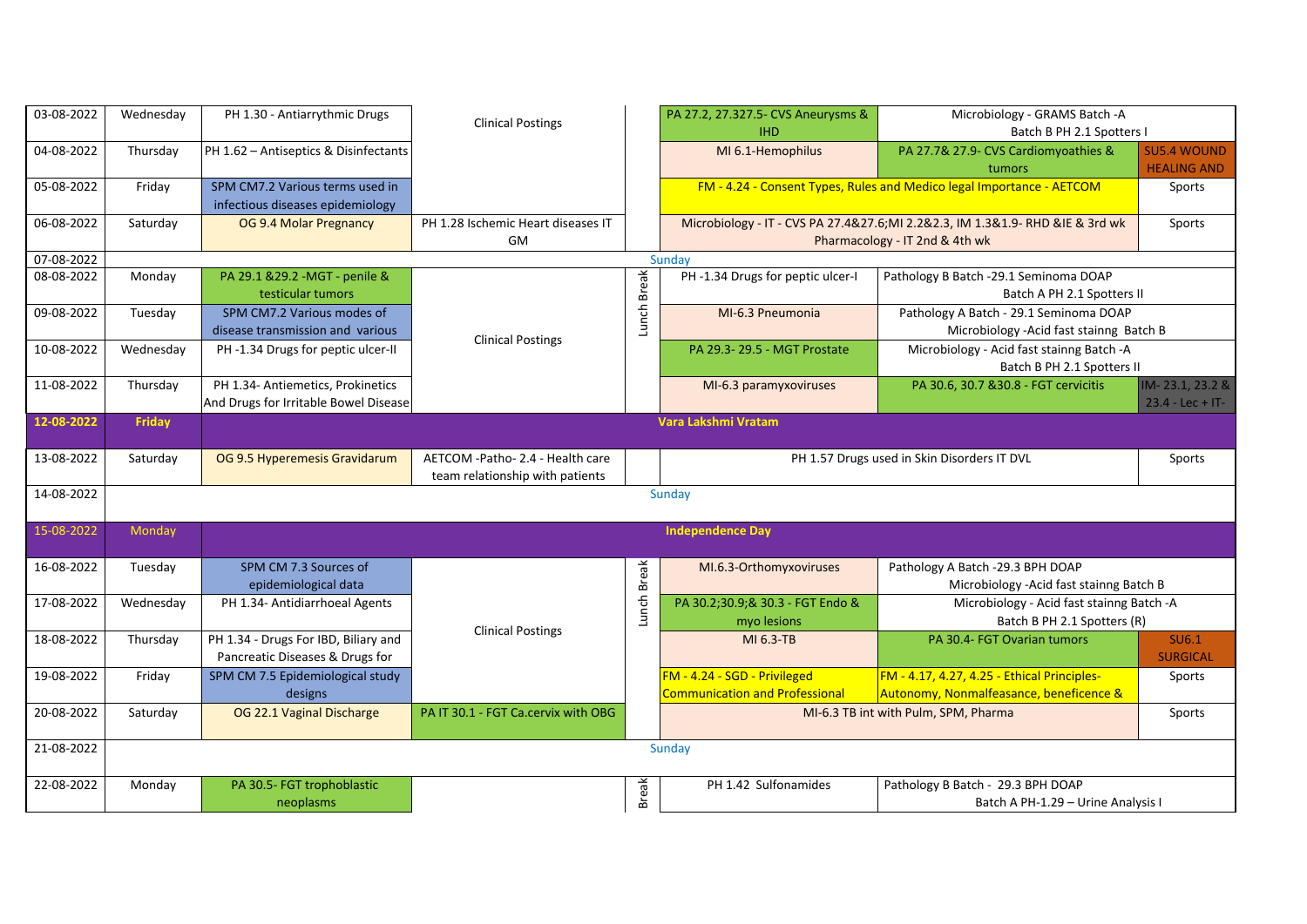| 23-08-2022 | Tuesday   | SPM CM7.5 Advantages and<br>disadvantages of each study design           |                                                                        | Lunch        | <b>MI-7.1 UTI</b>                                                | Pathology A Batch -30.1 Ca cervix OSPE<br>Microbiology - Acid fast stainng Batch B        |                                    |
|------------|-----------|--------------------------------------------------------------------------|------------------------------------------------------------------------|--------------|------------------------------------------------------------------|-------------------------------------------------------------------------------------------|------------------------------------|
| 24-08-2022 | Wednesday | PH 1.42 Quinolones                                                       | <b>Clinical Postings</b>                                               |              | PA 31.1 - Breast - Benign lesions                                | Microbiology - Acid fast stainng Batch -A<br>Batch B PH-1.29 - Urine Analysis I           |                                    |
| 25-08-2022 | Thursday  | PH 1.42 Peniciliins I                                                    |                                                                        |              | <b>MI-7.1 STD</b>                                                | Formative assessment                                                                      | IM - 23.3 - Lec +<br>IT - Physio & |
| 26-08-2022 | Friday    | SPM CM 7.4 Define, calculate and<br>interpret morbidity and mortality    |                                                                        |              | FM - 4.18 - Medical Negligence                                   | FM - 4.8 - CPA act, 4.11 - Euthanasia, 4.22 &<br>4.23 - Oath, Geneva Declaration and its  | Sports                             |
| 27-08-2022 | Saturday  | OG 22.2 Investigations &<br>Management Of Vaginal Discharge              | Integrated MI 7.2 (micro)STD & DVL                                     |              |                                                                  | PH IT-1.48 - Drugs for UTI & STD with Micro                                               | Sports                             |
| 28-08-2022 |           |                                                                          |                                                                        |              | Sunday                                                           |                                                                                           |                                    |
| 29-08-2022 | Monday    | PA 31.2 - Breast - tumors                                                | <b>Clinical Postings</b>                                               | <b>Break</b> | PH 1.42 Peniciliins II                                           | Pathology B Batch -30.1 Ca cervix DOAP<br>Batch A PH-1.29 - Urine Analysis II             |                                    |
| 30-08-2022 | Tuesday   | SPM CM7.6 concept of screening,<br>types and uses of screening           |                                                                        |              | MI-7.1 Syphilis, Chancroid, Genital<br>herpes                    | Pathology A Batch -30.3 &30.4Leiomyoma&teratoma<br>Microbiology - Grams Batch B           |                                    |
| 31-08-2022 | Wednesday |                                                                          |                                                                        |              | <b>Holiday (Vinayaka Chavithi)</b>                               |                                                                                           |                                    |
| 01-09-2022 | Thursday  | PH 1.42 Cephalosporins                                                   | <b>Clinical Postings</b>                                               | Lunch        | MI-7.1 Gonorrhoea, Non specific<br>urethritis                    | SDL 32.5 - Endocrines - hyperparathyroidism                                               | <b>SU6.2</b><br><b>SURGICAL</b>    |
| 02-09-2022 | Friday    | SPM CM7.6 Criteria for screening<br>(for disease and tests), the ways of |                                                                        |              |                                                                  | FM - 3.3& 3.6 - Mechanical Injuries - Classification and types                            | Sports                             |
| 03-09-2022 | Saturday  | OG 27.1 Genital Infections -STD                                          | PH 1.32 Brochial Asthma & COPD IT<br><b>Respiratory Medicine</b>       |              |                                                                  | MI-4.1 Skin & Soft tissue (int-with DVL, SURGERY)                                         | Sports                             |
| 04-09-2022 |           |                                                                          |                                                                        |              | Sunday                                                           |                                                                                           |                                    |
| 05-09-2022 | Monday    | PA 32.1 & 32.2 - Endocrines thyroid                                      |                                                                        | <b>Break</b> | PH1.36 - Drugs for Hypothyriodism                                | Pathology B Batch - 30.3&30.4 Leiomyoma&teratoma<br>Batch A PH-1.29 - Urine Analysis (R)  |                                    |
| 06-09-2022 | Tuesday   | SPM CM7.7 Steps in the<br>Investigation of an epidemic                   |                                                                        | Lunch        | MI-4.3 Bacterial etiology of wound<br>infections & lab diagnosis | Pathology A Batch - 31.1 Fibroadenoma & IDC<br>Microbiology - Specimen collection Batch B |                                    |
| 07-09-2022 | Wednesday | PH1.36 - Antithyroid drugs I                                             | <b>Clinical Postings</b>                                               |              | PA 32.3 - Endocrines thyroid tumors                              | Microbiology - Specimen collection Batch -A<br>Batch B PH-1.29 - Urine Analysis II        |                                    |
| 08-09-2022 | Thursday  | PH1.36 - Antithyroid drugs II                                            |                                                                        |              | MI4.3 - Leprosy                                                  | PA SDL 32.6 - Endocrines Pancreatic ca                                                    | IM-16.1 - Lec +<br>$IT - MI$       |
| 09-09-2022 | Friday    | SPM CM7.8 Principles of<br>association, causation and biases in          |                                                                        |              |                                                                  | FM - Parctical - 3.7 & 14.1 - Wound certification                                         | Sports                             |
| 10-09-2022 | Saturday  | OG 27.2 Genital Tuberculosis                                             | AETCOM- Pharma -2.5 - Case studies-<br>Bioethics - Autonomy & Decision |              |                                                                  | PH 1.58 Drugs used in Ocular Disorders IT Opthalmology                                    | Sports                             |
| 11-09-2022 |           |                                                                          |                                                                        |              | Sunday                                                           |                                                                                           |                                    |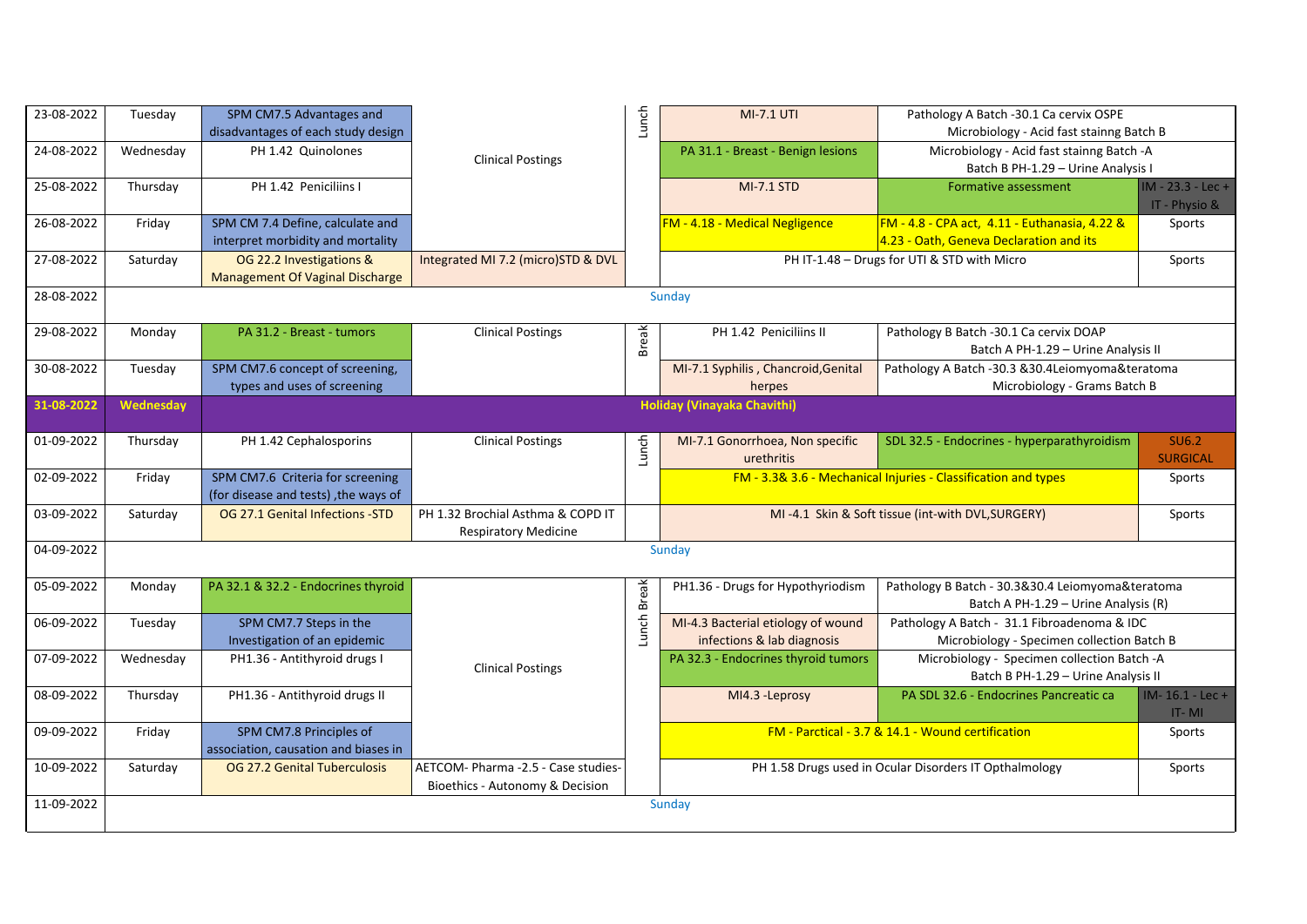| 12-09-2022 | Monday    | PA 32.4 Endocrines Diabetes mellitus                                        |                                                              |              | PH1.36 - Insulin                                      | Pathology B Batch -31.1 Fibroadenoma & IDC<br>Batch A PH 1.5 Kymograph & Dose Response Curve        |                               |
|------------|-----------|-----------------------------------------------------------------------------|--------------------------------------------------------------|--------------|-------------------------------------------------------|-----------------------------------------------------------------------------------------------------|-------------------------------|
| 13-09-2022 | Tuesday   | SPM CM 7.9 Application of<br>computers in epidemiology                      |                                                              | Lunch Break  | MI 4.1- Viral etiology for skin lesions               | Pathology A Batch - 32.3 MNG & Hashimoto<br>Microbiology - Fungal slide- spotters Batch B           |                               |
| 14-09-2022 | Wednesday | PH1.36 - Drugs for DM I                                                     | <b>Clinical Postings</b>                                     |              | PA 32.4 -Endocrines-DM                                | Microbiology - Fungal slide- spottersBatch -A<br>Batch B PH 1.5 Kymograph & Dose Response Curve     |                               |
| 15-09-2022 | Thursday  | PH1.36 - Drugs for DM II                                                    |                                                              |              | MI-4.1 Dermatomycosiis (candida,<br>dermatophytes)    | PA SDL 32.7 & 32.8 Endocrines- adrenal<br>insufficiency                                             | SU9.1<br><b>INVESTIGATION</b> |
| 16-09-2022 | Friday    | SPM CM11.1 Various occupational<br>illnesses (including agriculture)        |                                                              |              |                                                       | FM - 3.4 & 3.5 - IPCs and MLA of injuries and diff b/w AM injuires and PM injuires                  | Sports                        |
| 17-09-2022 | Saturday  | OG 27.3, 27.4 PID, HIV                                                      | PA SDL 32.9 Endocrines adrenal<br>tumors& Seminar PA 32.4 DM |              |                                                       | MI 4.2- IT - Bone & joint infections, leprosy                                                       | Sports                        |
| 18-09-2022 |           |                                                                             |                                                              |              | Sunday                                                |                                                                                                     |                               |
| 19-09-2022 | Monday    | PA 33.1 - Bones & soft tissue -<br>osteomyelitis                            |                                                              | <b>Break</b> | PH1.36 - Drugs affecting Calcium<br>balance           | Pathology B Batch - 32.3 MNG & Hashimto<br>Batch A PH 1.14- Effect of Eserine on Ach                |                               |
| 20-09-2022 | Tuesday   | SPM CM 11.2 Employees State<br>Insurance (ESI) scheme, Factories act        |                                                              | Lunch        | MI4.3-Sub cutaneous fungal infections                 | Pathology A Batch - 32.3 FN & PTC Charts<br>Microbiology - Applied Batch B                          |                               |
| 21-09-2022 | Wednesday | PH1.36- corticosteroids I                                                   | <b>Clinical Postings</b>                                     |              | PA 33.2 & 33.3 - Bones & soft tissue -<br>bone tumors | Microbiology - Applied Batch -A<br>Batch B PH 1.14- Effect of Eserine on Ach                        |                               |
| 22-09-2022 | Thursday  | PH1.36- corticosteroids II                                                  |                                                              |              | MI-4.3 -Systemic fungal infections                    | PA SDL 33.4 -Bones & soft tissue - Paget's<br>disease                                               | IM 16.2 - Lec                 |
| 23-09-2022 | Friday    | SPM CM 11.3 Specific occupational<br>health hazards, their risk factors and |                                                              |              |                                                       | FM 3.8 & 14.11 - practical - Weapons and medico legal aspects and type of injuries<br>from weapons. | Sports                        |
| 24-09-2022 | Saturday  | <b>SU9.2 INVESTIGATIONS OF</b><br><b>SURGICAL PATIENT</b>                   | Integrated(micro)F.A                                         |              |                                                       | PH 1.52 Management of Common Poisoning, Sting & Bites IT GM                                         | Sports                        |
| 25-09-2022 |           |                                                                             |                                                              |              | Sunday                                                |                                                                                                     |                               |
| 26-09-2022 | Monday    | $10 am - 1pm$                                                               |                                                              | <b>Break</b> | 2 nd INTERNAL ASSESSMENT EXAM                         | PHARMACOLOGY                                                                                        |                               |
| 27-09-2022 | Tuesday   | $10am - 1pm$                                                                |                                                              | Lunch        | 2 nd INTERNAL ASSESSMENT EXAM                         | <b>PATHOLOGY</b>                                                                                    |                               |
| 28-09-2022 | Wednesday | 10am - 1 pm                                                                 | <b>Clinical Postings</b>                                     |              | 2nd INTERNAL ASSESSMENT EXAM                          | <b>MICROBIOLOGY</b>                                                                                 |                               |
| 29-09-2022 | Thursday  | $10am-1pm$                                                                  |                                                              |              | 2nd INTERNAL ASSESSMENT EXAM                          | <b>SPM</b>                                                                                          | IM 16.3-Lec                   |
| 30-09-2022 | Friday    | $10am - 1pm$                                                                |                                                              |              | 2 nd INTERNAL ASSESSMENT EXAM                         | <b>FORENSIC</b><br><b>MEDICINE</b>                                                                  | Sports                        |
| 01-10-2022 | Saturday  | SU10.1 PRE , INTRA AND POST<br><b>OPERATIVE MANAGEMENT</b>                  | PH 1.36 Management of DM IT GM                               |              |                                                       | MI-5.1 CNS infections over view                                                                     | Sports                        |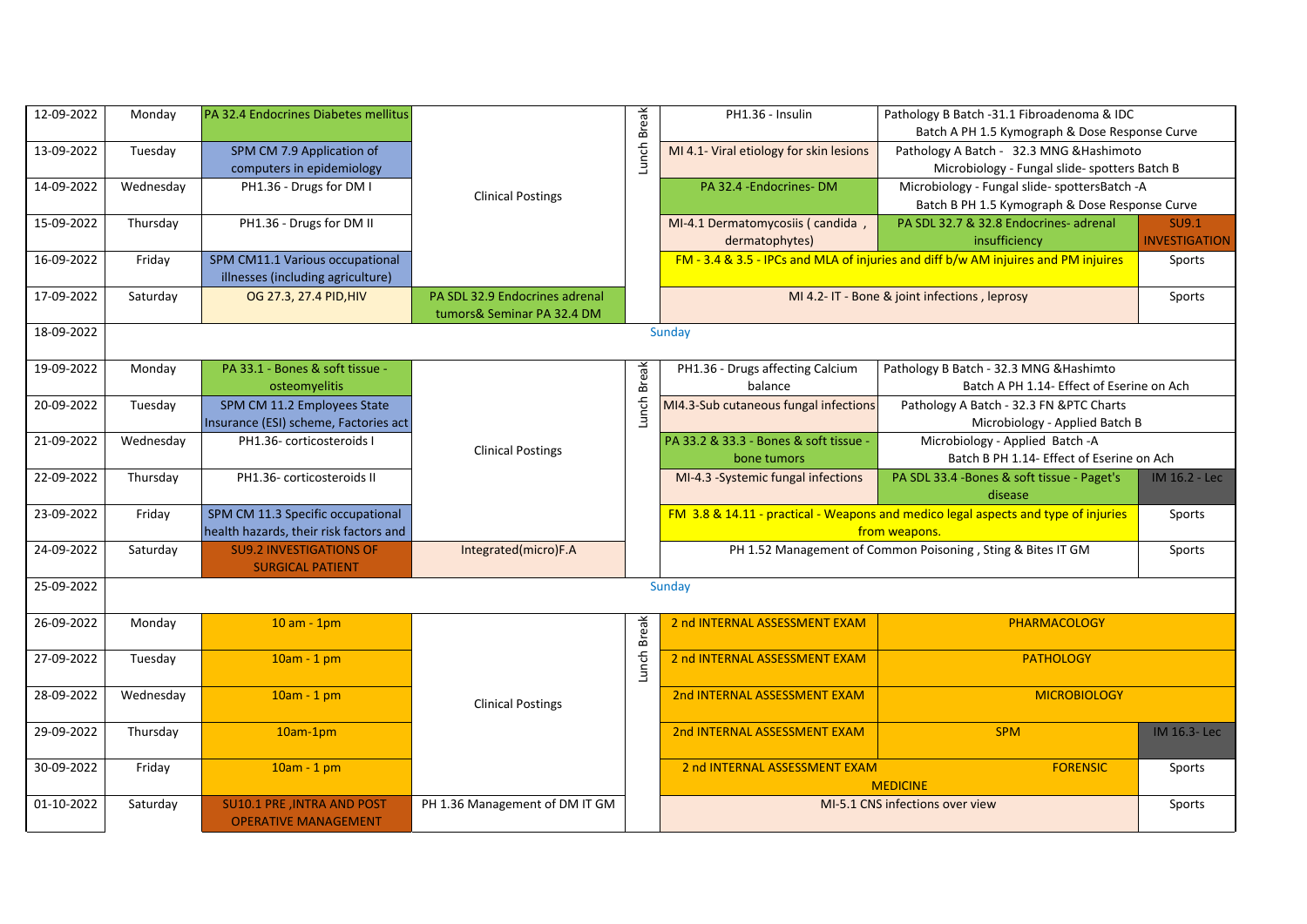| 02-10-2022 | <b>Sunday (Gandhi Jayanthi)</b> |                                                                     |                                        |              |                                                           |                                                                                                       |                                      |                                          |        |
|------------|---------------------------------|---------------------------------------------------------------------|----------------------------------------|--------------|-----------------------------------------------------------|-------------------------------------------------------------------------------------------------------|--------------------------------------|------------------------------------------|--------|
| 03-10-2022 | Monday                          | PA 34.1&34.2 Skin - SCC &BCC                                        | <b>Clinical Postings</b>               | <b>Break</b> | PH 1.18- Introduction to CNS                              | Pathology B Batch - 32.3 FN & PTC<br>Batch A PH 1.15 Effect of dTc on Ach                             |                                      |                                          |        |
| 04-10-2022 | Tuesday                         | SPM CM 11.4 Principles of<br>ergonomics in health preservation      |                                        | Lunch        | MI-5.1 Bacterial meningitis<br>etiology, lab diagnosis    | PA A Batch - 33.2 Osteoclastoma & osteosarcoma OSPE<br>Microbiology - Grams Batch B & applied         |                                      |                                          |        |
| 05-10-2022 | Wednesday                       | <b>Holiday (Dusshera)</b>                                           |                                        |              |                                                           |                                                                                                       |                                      |                                          |        |
| 06-10-2022 | Thursday                        | PH 1.19- General Anaesthetics                                       | <b>Clinical Postings</b>               | <b>Break</b> | MI-5.1 CNS infections of viruses                          | PA 34.3 Skin - Melanoma                                                                               | IM 16.6 & 16.11<br>$-$ Lec + IT - MI |                                          |        |
| 07-10-2022 | Friday                          | SPM CM 11.5 Occupational<br>disorders of health professionals       |                                        | Lunch        |                                                           | PA SDL 33.5 Rheumatoid arthritis                                                                      | Sports                               |                                          |        |
| 08-10-2022 | Saturday                        | SU10.1 PRE , INTRA AND POST<br><b>OPERATIVE MANAGEMENT</b>          | AETCOM - MI -8.14 - Confidentiality    |              |                                                           | PH 1.56 Pediartic Pharmacology IT Pediatrics                                                          | Sports                               |                                          |        |
| 09-10-2022 | Sunday                          |                                                                     |                                        |              |                                                           |                                                                                                       |                                      |                                          |        |
| 10-10-2022 | Monday                          | PA 35.1 CNS - Meningitis                                            |                                        | <b>Break</b> | PH 1.19- Sedatives and Hypnotics                          | Pathology B Batch - 33.2 Osteoclastoma & osteosarcoma<br>Batch A PH 1.14 Rabbit Eye Practical         |                                      |                                          |        |
| 11-10-2022 | Tuesday                         | SPM CM 13.1-Define Hazard,<br>Disaster, classification of disaster, |                                        | Lunch        | MI-5.1-Polio (other picorna)                              | PA A Batch -34.1 &34.2 - SCC BCC& MM OSPE<br>Microbiology - Grams Batch B & appliedBatch B            |                                      |                                          |        |
| 12-10-2022 | Wednesday                       | PH 1.19- Antiepileptics                                             | <b>Clinical Postings</b>               |              | PA 35.2 CNS Tumors                                        | Microbiology - Grams Batch B & appliedBatch -A<br>Batch B PH 1.15 Effect of dTc on Ach                |                                      |                                          |        |
| 13-10-2022 | Thursday                        | PPH 1.19 - Antipsychotic and<br><b>Antimaniac Drugs</b>             |                                        |              | MI-5.1-CNS infections of parasites                        | <b>FORMATIVE ASSESSMENT</b>                                                                           | $IM 16.12 - Lec +$<br>IT - PA        |                                          |        |
| 14-10-2022 | Friday                          | SPM CM 13.2, 13.3-phases of<br>disaster management, Triaging,       |                                        |              |                                                           |                                                                                                       |                                      | Pathology - SDL topics & charts revision | Sports |
| 15-10-2022 | Saturday                        | <b>SU12.1 NUTRITION AND FLUID</b><br><b>THERAPY</b>                 | PA SGD 24.4 &SEMINAR ON Ca.<br>Stomach |              |                                                           | MI-8.1 (Vector born zoonotic diseases-integrated with Gen Med)                                        | Sports                               |                                          |        |
| 16-10-2022 |                                 |                                                                     |                                        |              | Sunday                                                    |                                                                                                       |                                      |                                          |        |
| 17-10-2022 | Monday                          | <b>PA - PNS</b>                                                     |                                        | <b>Break</b> | PH 1.19 - Antidepressants and<br><b>Antianxiety Drugs</b> | Pathology B Batch - 34.1 & 34.2 - SCC BCC& MM OSPE<br>Batch A PH 1.14 Rabbit Eye Practicals (Miotics) |                                      |                                          |        |
| 18-10-2022 | Tuesday                         | PA - Structured Essay Question<br><b>Discussion</b>                 |                                        | Lunch        | MI-8.1 Anthrax                                            | PA A Batch 35.2 - Meningioma DOAP<br>Micro batch B -                                                  |                                      |                                          |        |
| 19-10-2022 | Wednesday                       | PH 1.19- Antiparkinsonism Drugs                                     | <b>Clinical Postings</b>               |              | <b>PA - PNS</b>                                           | Microbiology - Applied, pneumonia Batch -A<br>Batch B PH 1.14 Rabbit Eye Practical (Mydriatics)       |                                      |                                          |        |
| 20-10-2022 | Thursday                        | PH 1.19 - CNS Stimulants and<br><b>Cognition Enhancers</b>          |                                        |              | MI-8.1 Plague, Brucellosis                                | PA - EYE                                                                                              | Sports                               |                                          |        |
| 21-10-2022 | Friday                          | IM 16.13 & 16.4 - Lec + IT PH & MI                                  |                                        |              |                                                           | PA SGD 10.2 - Cysticercosis (infections)                                                              | Sports                               |                                          |        |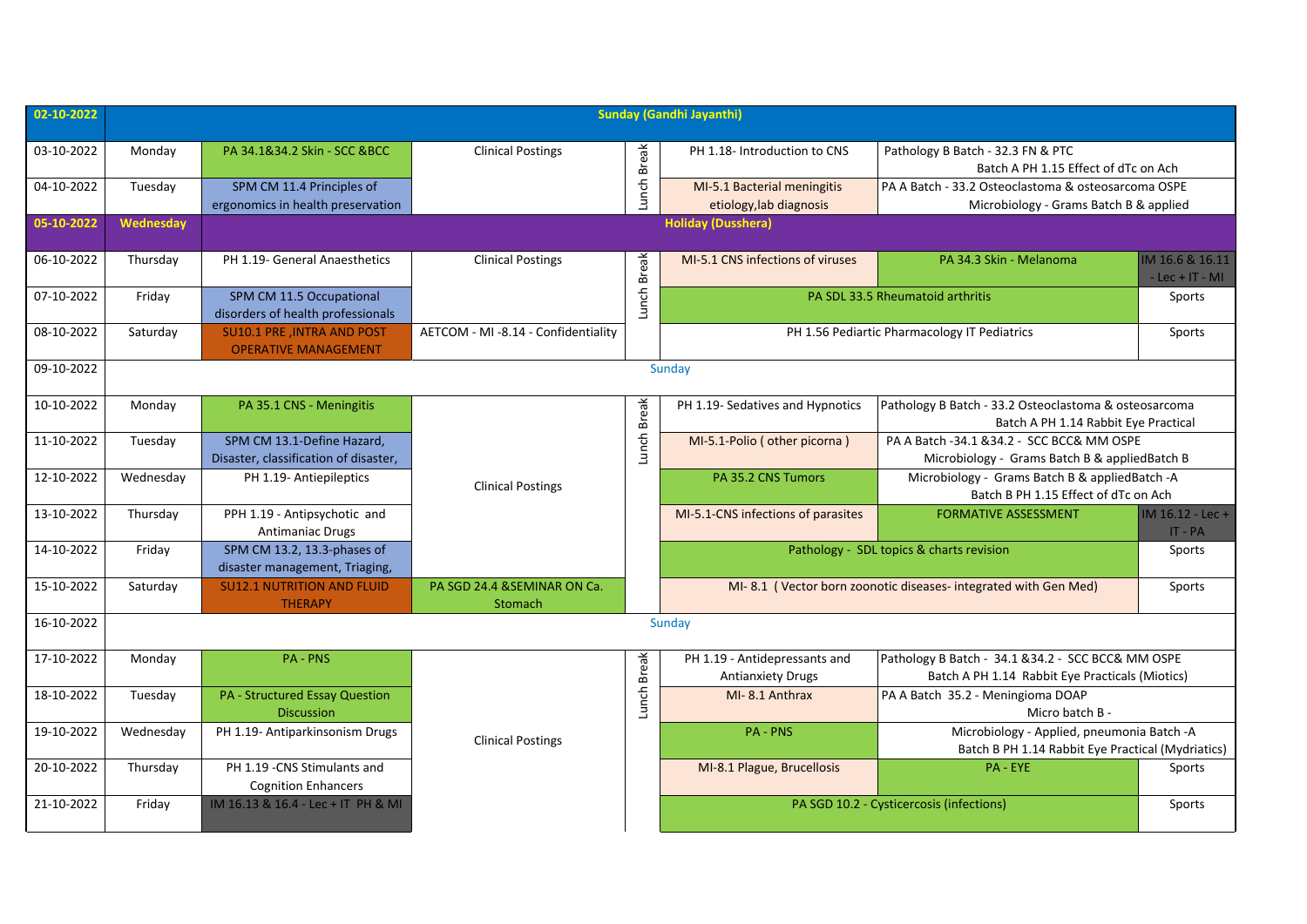| 22-10-2022 | Saturday  | <b>SU12.2 NUTRITION AND FLUID</b><br><b>THERAPY.</b>       | Integrated(MICRO)FA      |              | PH 1.40 Treatment of Infertility IT Obg&Gync           |                                                                                                       | Sports |
|------------|-----------|------------------------------------------------------------|--------------------------|--------------|--------------------------------------------------------|-------------------------------------------------------------------------------------------------------|--------|
| 23-10-2022 |           |                                                            |                          |              | Sunday                                                 |                                                                                                       |        |
| 24-10-2022 | Monday    |                                                            |                          |              | <b>Holiday (Deepavali)</b>                             |                                                                                                       |        |
| 25-10-2022 | Tuesday   | PA - Structured Essay Question<br><b>Discussion</b>        |                          |              |                                                        | Pathology A Batch - OSPE charts<br>Microbiology - Batch B applied                                     |        |
| 26-10-2022 | Wednesday | PH 1.19 - Opioid Analgesics                                | <b>Clinical Postings</b> | Lunch Break  | PA-Any other infections left                           | Microbiology - Applied Batch -A<br>Batch B PH 1.14 Rabbit Eye Practicals (Miotics)                    |        |
| 27-10-2022 | Thursday  | PH 1.20,21- Ethyl and Methyl Alcohol                       |                          |              | MI-8.1 leptospirosis, lyme disease &<br>other borrelia | <b>PA - FORMATIVE ASSESSMENT</b>                                                                      | Sports |
| 28-10-2022 | Friday    | IM - 16.15, 16.16 & 19.17 - Lec + IT -<br>PA, PH & SU      |                          |              | PA 27.1, 27.3 & 27.10 SGD CVS                          |                                                                                                       | Sports |
| 29-10-2022 | Saturday  | <b>SU12.3 NUTRITION AND FLUID</b><br>THERAPY.              | Integrated micro (F.A)   |              |                                                        | MI-8.4Emerging & reemerging infections                                                                | Sports |
| 30-10-2022 |           |                                                            |                          |              | Sunday                                                 |                                                                                                       |        |
| 31-10-2022 | Monday    | PA-16.4B case based SGD                                    |                          | <b>Break</b> | PH 1.42<br>Aminoglycosides                             | Pathology B Batch - PA A Batch 35.2 - Meningioma DOAP<br>Batch A PH 1.17 Rabbit Eye Practicals (Local |        |
| 01-11-2022 | Tuesday   | <b>PA - Structured Essay Question</b><br><b>Discussion</b> |                          | Lunch        | MI-8.1 Rickettsia, coxiella, orientia,<br>bartonella   | PA A Batch - OSPE charts<br>Microbiology - Batch B applied                                            |        |
| 02-11-2022 | Wednesday | PH 1.42 Broad Spectrum Antibiotics                         | <b>Clinical Postings</b> |              | PA 19.1,19.2& 20.1- SGD<br>Lymphadenopathy & MM        | Microbiology -applied Batch -A<br>Batch B PH 1.17 Rabbit Eye Practicals (Local Anaesthetics)          |        |
| 03-11-2022 | Thursday  | PH 1.42 Macrolides                                         |                          |              | MI 8.1 Rabies & other viral zoonotic<br>diseases       | <b>FORMATIVE ASSESSMENT</b>                                                                           | Sports |
| 04-11-2022 | Friday    | IM - 15.1 & 15.6 - Lec + IT - PA & SU                      |                          |              |                                                        | PA 27.4, 27.6, 27.7 & 27.9 - SGD CVS                                                                  | Sports |
| 05-11-2022 | Saturday  | <b>SU2.1 SHOCK</b>                                         | PH 1.34 APD IT GM        |              |                                                        | MI-8.2 bacterial, fungal, parasitic,                                                                  | Sports |
| 06-11-2022 |           |                                                            |                          |              | Sunday                                                 |                                                                                                       |        |
| 07-11-2022 | Monday    | PA 27.4,27.6 & 27.7- CVS RHD & IE                          |                          | <b>Break</b> | PH-1.42 Antifungal agents                              | Pathology B Batch - OSPE charts<br>Batch A PH 1.8 - IDENTIFY AND DESCRIBE THE                         |        |
| 08-11-2022 | Tuesday   | <b>PA - Structured Essay Question</b><br><b>Discussion</b> |                          | Lunch        | MI-8.1 parasitic zoonosis (<br>toxoplasma, babesia,    | PA A Batch - Gross specimens revision<br>Microbiology - applied Batch B                               |        |
| 09-11-2022 | Wednesday | PH-1.47 Antiamoebic drugs                                  | <b>Clinical Postings</b> |              | PA 25.1 SGD - Jaundice                                 | Microbiology - applied Batch -A<br>Batch B PH 1.8 - IDENTIFY AND DESCRIBE THE                         |        |
| 10-11-2022 | Thursday  | PH 1.50 Immunosuppressants &<br>Immunostimulants           |                          |              | MI-8.2-fungal opprtunistic infections                  | PA-28.2 SGD-Renal failure                                                                             | Sports |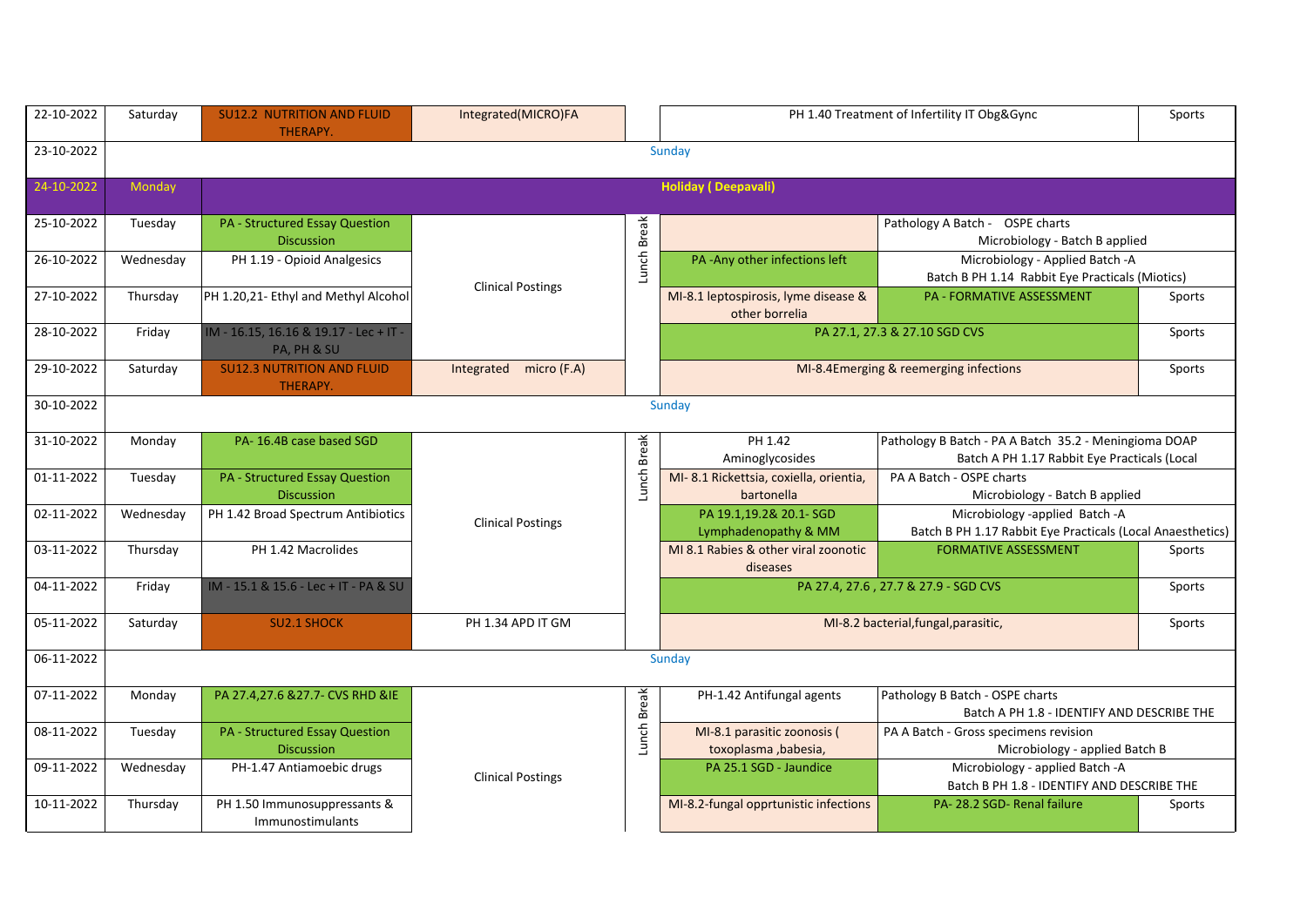| 11-11-2022 | Friday    | IM-15.3 & 15.2-Lec + IT - Physio &<br><b>PA</b>            |                                                  |              |                                                                          | Pathology 28.3& 28.4 SGD Chronic renal failure                                                            | Sports |
|------------|-----------|------------------------------------------------------------|--------------------------------------------------|--------------|--------------------------------------------------------------------------|-----------------------------------------------------------------------------------------------------------|--------|
| 12-11-2022 | Saturday  | <b>SU3.1 BLOOD AND BLOOD</b><br><b>COMPONENTS.</b>         | AETCOM-2.7 - Bioethics Consent for<br>procedures |              |                                                                          | PH 1.35 Hematological Disorders IT GM                                                                     | Sports |
| 13-11-2022 |           |                                                            |                                                  |              | Sunday                                                                   |                                                                                                           |        |
| 14-11-2022 | Monday    | PA SGD 28.12 - Cystic disease kidney                       |                                                  |              | PH 1.47Drugs for other protozoal<br>infections                           | Pathology B Batch - OSPE charts<br>Batch A PH 4.2 - EFFECTSOF DRUGS ON BP USING COMPUTER                  |        |
| 15-11-2022 | Tuesday   | <b>PA - Structured Essay Question</b><br><b>Discussion</b> |                                                  | Lunch Break  | MI-8.3 Oncogenic viruses                                                 | PA A Batch -Gross specimens formative assessment<br>Microbiology - Batch B applied                        |        |
| 16-11-2022 | Wednesday | PH 1.47 antihelminthic drugs                               | <b>Clinical Postings</b>                         |              | PA 28.13 SGD - renal obstr. Uropathy                                     | Microbiology - applied Batch -A<br>Batch B PH 4.2 - EFFECTSOF DRUGS ON BP USING                           |        |
| 17-11-2022 | Thursday  | PH-1.53-chelating Agents                                   |                                                  |              | MI-8.9,8.10,8.15 (sample collection,<br>lab diagnosis, interpretation of | PA SGD 32.2- Endocrines thyroid disorders                                                                 | Sports |
| 18-11-2022 | Friday    | IM - 15.9 & 15.10 - Lec + IT - PA & SU                     |                                                  |              |                                                                          | PA SGD 32.3 - Endocrines                                                                                  | Sports |
| 19-11-2022 | Saturday  | <b>SU5.3 WOUND HEALING AND</b><br><b>WOUND CARE.</b>       | PA 28.7 SEMINAR ON GN                            |              |                                                                          | MI-8.5,8.6,8.7 (Revision of Infection control)                                                            | Sports |
| 20-11-2022 |           |                                                            |                                                  |              | Sunday                                                                   |                                                                                                           |        |
| 21-11-2022 | Monday    | PA SGD 33.3 Soft tissue tumors                             |                                                  |              | PH-1.67-Pharmacogenomics,<br>pharmacoeconomics                           | Pathology B Batch -Gross specimens formative assessment<br>Batch A PH 1.9-DESCRIBE NOMENCLATURE OF DRUGS- |        |
| 22-11-2022 | Tuesday   | <b>PA - Structured Essay Question</b><br><b>Discussion</b> |                                                  | Lunch Break  | MI-Miscellaneous                                                         | PA A Batch - Hematology instruments<br>Microbiology - Batch B applied                                     |        |
| 23-11-2022 | Wednesday | <b>General Pharmacology I Revision</b>                     | <b>Clinical Postings</b>                         |              | PA 1.1 & 2.6 SGD - Cell adaptations                                      | Microbiology - applied Batch -A<br>Batch B PH 1.9-DESCRIBE NOMENCLATURE OF DRUGS-                         |        |
| 24-11-2022 | Thursday  | <b>General Pharmacology II Revision</b>                    |                                                  |              | MI-Miscellaneous                                                         | <b>FORMATIVE ASSESSMENT</b>                                                                               | Sports |
| 25-11-2022 | Friday    | IM - 15.11 & 15.12- Lec + IT - PA                          |                                                  |              |                                                                          | Pathology - 3.1 SGD Amyloidosis                                                                           | Sports |
| 26-11-2022 | Saturday  | <b>SU6.2 SURGICAL INFECTIONS</b>                           | Integrated MICRO SEMINAR                         |              |                                                                          | PH 1.34 Inflammatory & Irritable Bowel Disorders IT GM                                                    | Sports |
| 27-11-2022 |           |                                                            |                                                  |              | Sunday                                                                   |                                                                                                           |        |
| 28-11-2022 | Monday    | PA 7.4 SGD - Neoplasia                                     |                                                  | <b>Break</b> | <b>ANS Revision</b>                                                      | Pathology B Batch - Hematology instruments<br><b>Batch A Revision</b>                                     |        |
| 29-11-2022 | Tuesday   | <b>PA - Structured Essay Question</b><br><b>Discussion</b> |                                                  | Lunch I      | MI-Miscellaneous                                                         | PA A Batch - P.S. revision<br>Microbiology - Batch B applied                                              |        |
| 30-11-2022 | Wednesday | <b>CNS Revision</b>                                        | <b>Clinical Postings</b>                         |              | PA 9.1 SGD - Immunity mutations                                          | Microbiology - applied Batch -A<br><b>Batch B Revision</b>                                                |        |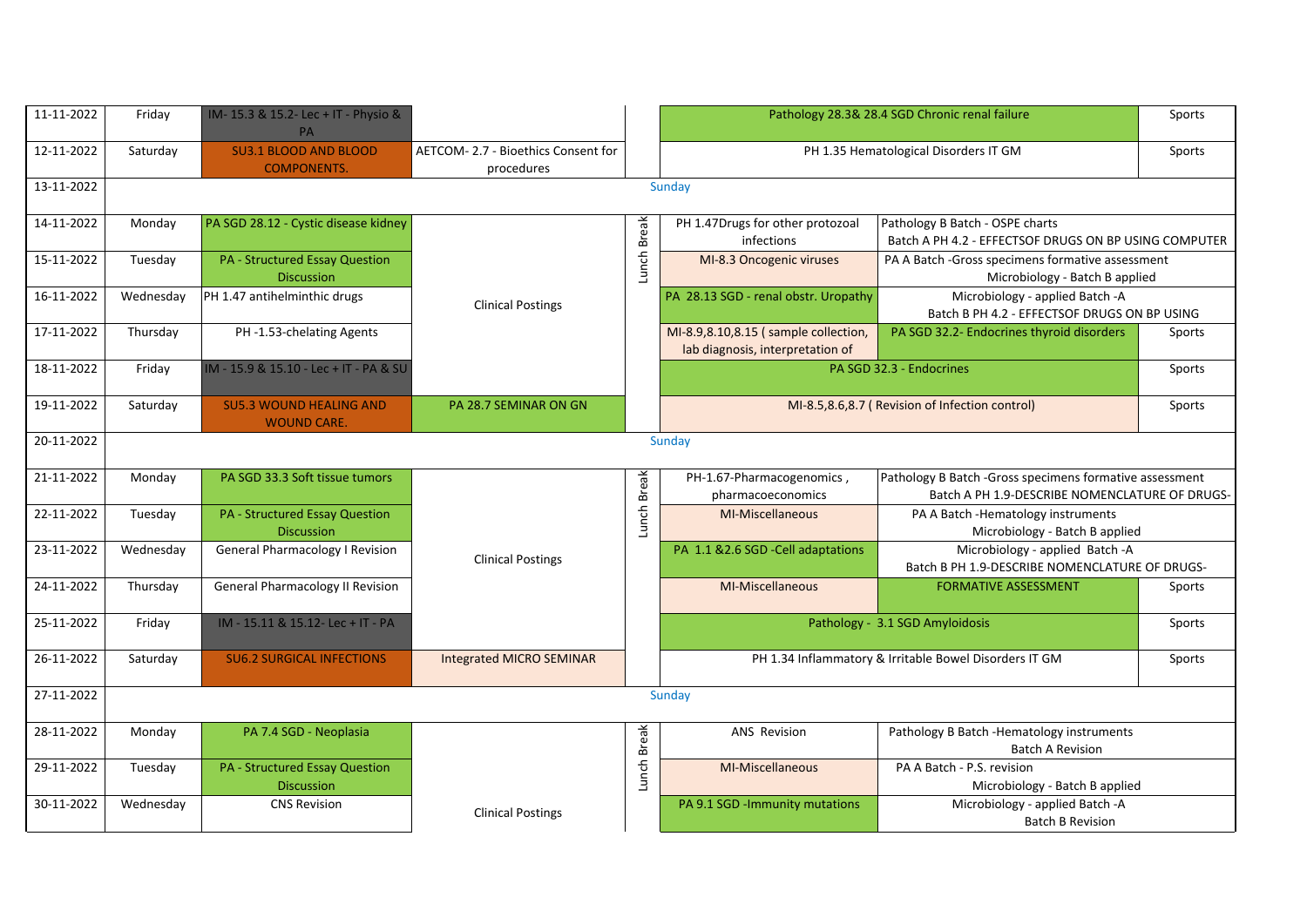| 01-12-2022 | Thursday  | <b>CVS Revision</b>                                        |                                                                    |              | MI-Miscellaneous               | PA SGD9.2 Hypersensitivity reactions                                                   | Sports |
|------------|-----------|------------------------------------------------------------|--------------------------------------------------------------------|--------------|--------------------------------|----------------------------------------------------------------------------------------|--------|
| 02-12-2022 | Friday    | IM - 15.14, 15.15 & 15.16 - Lec + IT -<br>PH & SU          |                                                                    |              |                                | PA SGD 9.3 - Autoimmunity                                                              | Sports |
| 03-12-2022 | Saturday  | <b>SU9.1 INVESTIGATIONS OF</b><br><b>SURGICAL PATIENT.</b> | Integrated                                                         |              |                                | PH 1.31 Management of dyslipidemias IT GM                                              | Sports |
| 04-12-2022 |           |                                                            |                                                                    |              | Sunday                         |                                                                                        |        |
| 05-12-2022 | Monday    | PA-SGD                                                     |                                                                    | Lunch Break  | <b>PNS Revision</b>            | Pathology B Batch - P.S. revision<br>PH Batch A Revision                               |        |
| 06-12-2022 | Tuesday   | IM - 9.1, 9.2, 9.7 & 9.8 - Lec + IT - PA                   |                                                                    |              | MI-revision                    | PA A Batch -Urine revision<br>Microbiology - Batch B applied                           |        |
| 07-12-2022 | Wednesday | <b>GIT Revision</b>                                        | <b>Clinical Postings</b>                                           |              | PA-SGD                         | Microbiology - applied Batch -A<br>PH- Batch B Revision                                |        |
| 08-12-2022 | Thursday  | <b>Endocrinology Revision</b>                              |                                                                    |              | MI-revision                    | <b>FORMATIVE ASSESSMENT</b>                                                            | Sports |
| 09-12-2022 | Friday    | IM - 9.11, 9.12, 9.17 & 9.18 - Lec + IT<br>$- PA$          |                                                                    |              |                                | Pathology - SGD                                                                        | Sports |
| 10-12-2022 | Saturday  | <b>SU4.2 BURNS</b>                                         | AETCOM - 2.8- What does it mean<br>to be a family member of a sick |              |                                | PH 1.25 Anticoagulants, Antiplatelets & Fibrinolytics IT GM                            | Sports |
| 11-12-2022 |           |                                                            |                                                                    |              | Sunday                         |                                                                                        |        |
| 12-12-2022 | Monday    | <b>PA SGD</b>                                              |                                                                    | <b>Break</b> | PH 1.64 - New drug development | Pathology B Batch - Urine revision & record correction<br>PH Batch A Record Correction |        |
| 13-12-2022 | Tuesday   | <b>PA - Structured Essay Question</b><br><b>Discussion</b> |                                                                    | Lunch        | MI-revision                    | PA A Batch - Record correction<br>Microbiology - Batch B applied                       |        |
| 14-12-2022 | Wednesday | Chemotherapy Revision                                      | <b>Clinical Postings</b>                                           |              | <b>PA SGD</b>                  | Microbiology - applied Batch -A<br>PH - Batch B Record Correction                      |        |
| 15-12-2022 | Thursday  | $10$ am $-1$ pm                                            |                                                                    |              | <b>PRE FINAL</b>               | <b>PHARMACOLOGY PAPER 1</b>                                                            |        |
| 16-12-2022 | Friday    | $10$ am $-1$ pm                                            |                                                                    |              | <b>PRE FINAL</b>               | <b>PHARMACOLOGY PAPER II</b>                                                           |        |
| 17-12-2022 | Saturday  | <b>NO EXAM</b>                                             | PH 1.39 Conraception IT OBG& Gync                                  |              |                                | <b>NO EXAM</b>                                                                         | Sports |
| 18-12-2022 |           |                                                            |                                                                    |              | Sunday                         |                                                                                        |        |
| 19-12-2022 | Monday    | $10 am - 1pm$                                              |                                                                    |              | <b>PRE FINAL</b>               | <b>PATHOLOGY PAPER 1</b>                                                               |        |
| 20-12-2022 | Tuesday   | $10 am - 1 pm$                                             |                                                                    | Lunch Break  | <b>PRE FINAL</b>               | <b>PATHOLOGY PAPER II</b>                                                              |        |